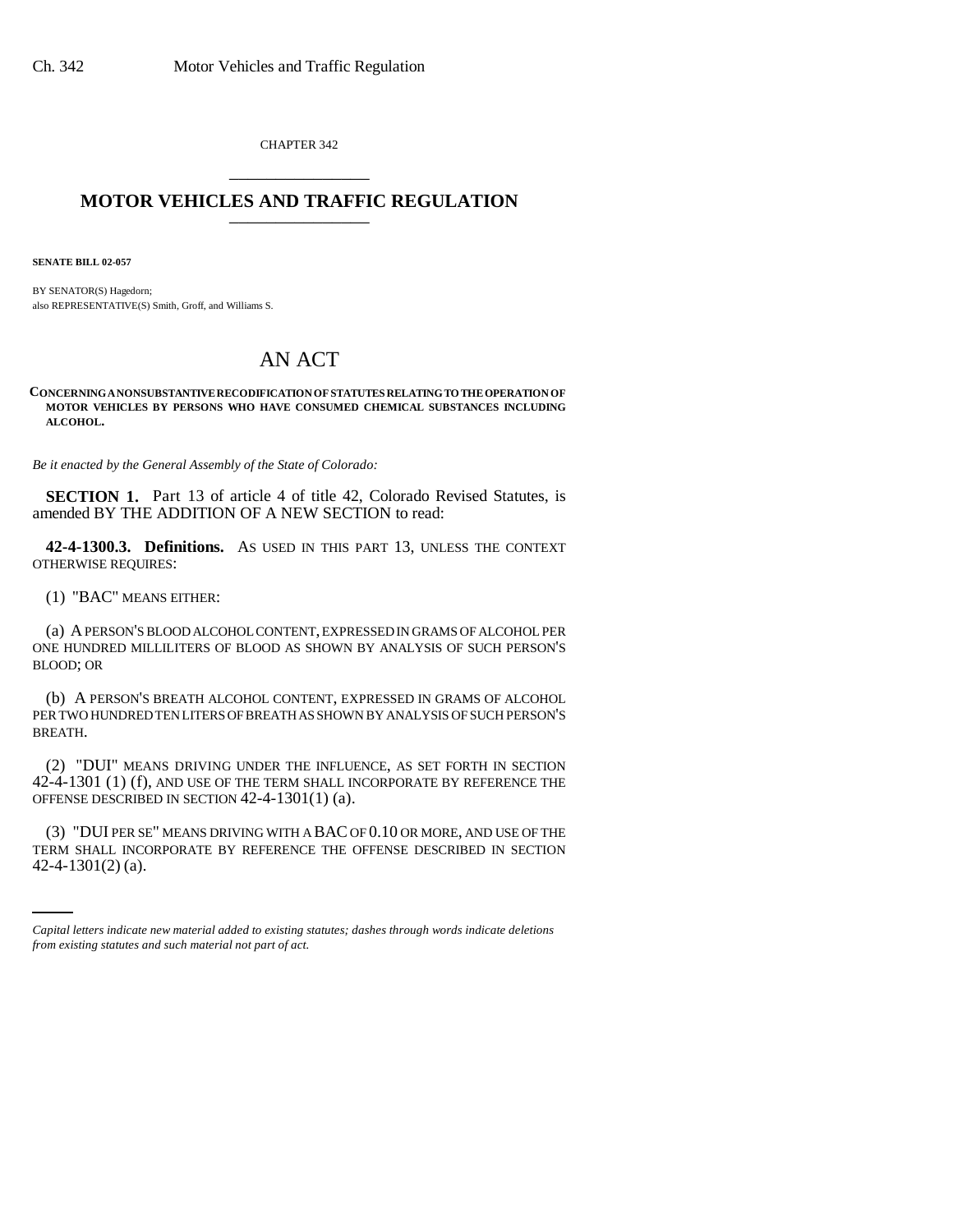(4) "DWAI" MEANS DRIVING WHILE ABILITY IMPAIRED, AS SET FORTH IN SECTION 42-4-1301 (1) (g), AND USE OF THE TERM SHALL INCORPORATE BY REFERENCE THE OFFENSE DESCRIBED IN SECTION 42-4-1301 (1) (b).

(5) "HABITUAL USER" SHALL INCORPORATE BY REFERENCE THE OFFENSE DESCRIBED IN SECTION  $42-4-1301(1)$  (c).

(6) "UDD" MEANS UNDERAGE DRINKING AND DRIVING, AND USE OF THE TERM SHALL INCORPORATE BY REFERENCE THE OFFENSE DESCRIBED IN SECTION 42-4-1301  $(2)$  (a.5).

**SECTION 2.** 42-4-1301, Colorado Revised Statutes, is amended, WITH THE RELOCATION OF PROVISIONS, to read:

**42-4-1301. Driving under the influence - driving while impaired - driving with excessive alcoholic content - penalties.** (1) (a) It is a misdemeanor for any person who is under the influence of alcohol or one or more drugs, or a combination of both alcohol and one or more drugs, to drive any vehicle in this state.

(b) It is a misdemeanor for any person who is impaired by alcohol or by one or more drugs, or by a combination of alcohol and one or more drugs, to drive any vehicle in this state.

(c) It is a misdemeanor for any person who is an habitual user of any controlled substance defined in section 12-22-303 (7), C.R.S., to drive any vehicle in this state.

(d) For the purposes of this subsection (1), one or more drugs shall mean all substances defined as a drug in section 12-22-303 (13), C.R.S., and all controlled substances defined in section 12-22-303 (7), C.R.S., and glue-sniffing, aerosol inhalation, and the inhalation of any other toxic vapor or vapors.

(e) The fact that any person charged with a violation of this subsection (1) is or has been entitled to use one or more drugs under the laws of this state, including, but not limited to, the medical use of marijuana pursuant to section 18-18-406.3, C.R.S., shall not constitute a defense against any charge of violating this subsection (1).

(f) "Driving under the influence" means driving a vehicle when a person has consumed alcohol or one or more drugs, or a combination of alcohol and one or more drugs, which alcohol alone, or one or more drugs alone, or alcohol combined with one or more drugs affects the person to a degree that the person is substantially incapable, either mentally or physically, or both mentally and physically, to exercise clear judgment, sufficient physical control, or due care in the safe operation of a vehicle.

(g) "Driving while ability impaired" means driving a vehicle when a person has consumed alcohol or one or more drugs, or a combination of both alcohol and one or more drugs, which alcohol alone, or one or more drugs alone, or alcohol combined with one or more drugs, affects the person to the slightest degree so that the person is less able than the person ordinarily would have been, either mentally or physically, or both mentally and physically, to exercise clear judgment, sufficient physical control, or due care in the safe operation of a vehicle.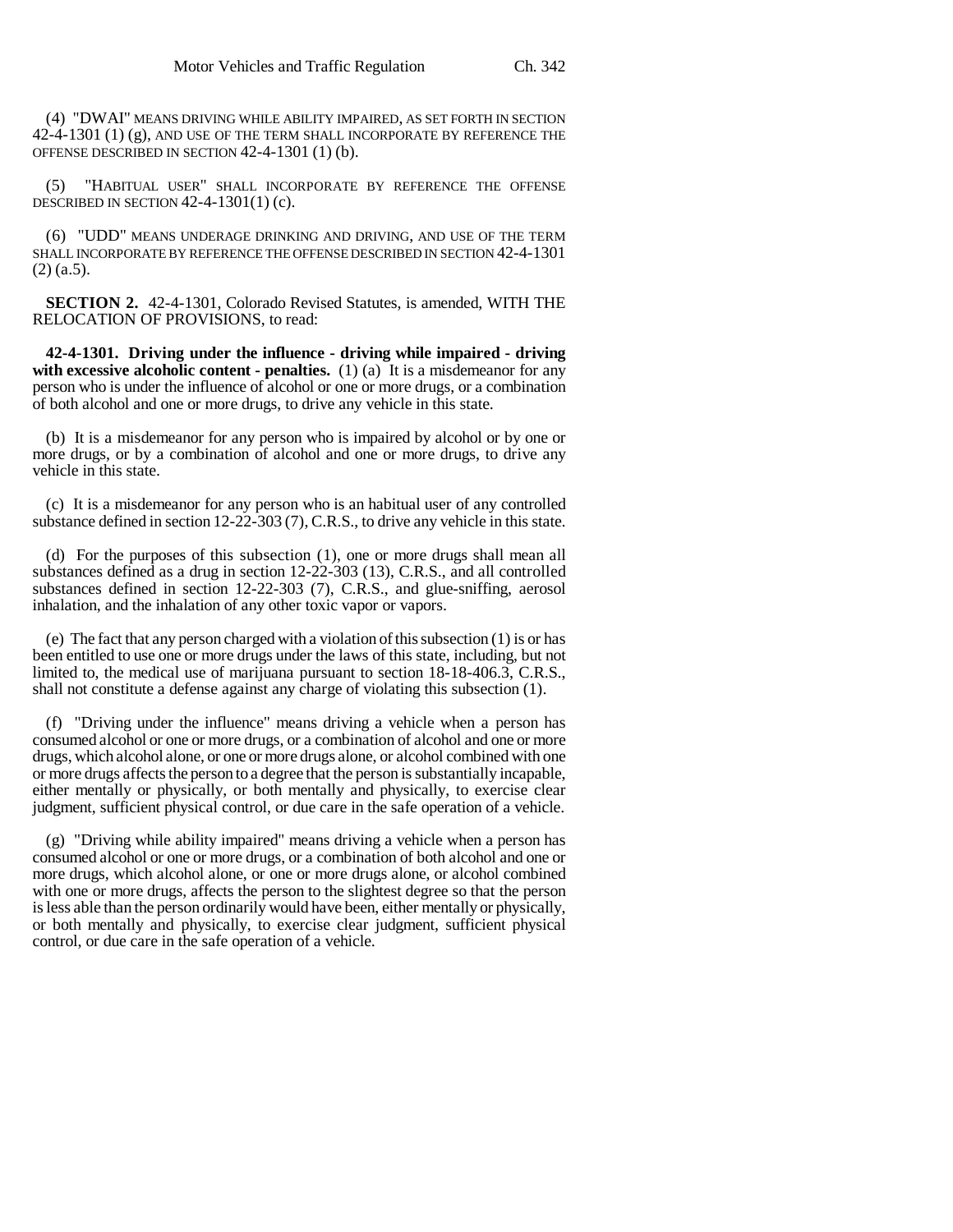(h) Pursuant to section 16-2-106, C.R.S., in charging a violation of paragraph  $(a)$ of this subsection (1) THE OFFENSE OF DUI, it shall be sufficient to describe the offense charged as "drove a vehicle under the influence of alcohol or drugs or both".

(i) Pursuant to section 16-2-106, C.R.S., in charging  $\alpha$  violation of paragraph (b) of this subsection (1) THE OFFENSE OF DWAI, it shall be sufficient to describe the offense charged as "drove a vehicle while impaired by alcohol or drugs or both".

(2) (a) It is a misdemeanor for any person to drive any vehicle in this state when the amount of alcohol, as shown by analysis of the person's blood or breath, in such person's blood is 0.10 or more grams of alcohol per hundred milliliters of blood or 0.10 or more grams of alcohol per two hundred ten liters of breath PERSON'S BAC IS 0.10 OR MORE at the time of driving or within two hours after driving. During a trial, if the state's evidence raises the issue, or if a defendant presents some credible evidence, that the defendant consumed alcohol between the time that the defendant stopped driving and the time that testing occurred, such issue shall be an affirmative defense, and the prosecution must establish beyond a reasonable doubt that the minimum 0.10 blood or breath alcohol content required in this paragraph (a) was reached as a result of alcohol consumed by the defendant before the defendant stopped driving.

(a.5) It is a class A traffic infraction for any person under twenty-one years of age to drive any vehicle in this state when the amount of alcohol PERSON'S BAC, as shown by analysis of the person's breath, subject to subsection (7) of this section, is at least 0.02 but not more than 0.05 grams of alcohol per two hundred ten liters of breath at the time of driving or within two hours after driving.

(b) In any prosecution for  $\alpha$  violation of this subsection (2) THE OFFENSE OF DUI PER SE, the defendant shall be entitled to offer direct and circumstantial evidence to show that there is a disparity between what the tests show and other facts so that the trier of fact could infer that the tests were in some way defective or inaccurate. Such evidence may include testimony of nonexpert witnesses relating to the absence of any or all of the common symptoms or signs of intoxication for the purpose of impeachment of the accuracy of the analysis of the person's blood or breath.

(c) Pursuant to section 16-2-106, C.R.S., in charging a violation of this subsection  $(2)$  THE OFFENSE OF DUI PER SE, it shall be sufficient to describe the offense charged as "drove a vehicle with excessive alcohol content".

(3) The offenses described in subsections (1) and (2) of this section are strict liability offenses.

(4) **[Formerly (8)]** No court shall accept a plea of guilty to a non-alcohol-related or non-drug-related traffic offense or guilty to an offense under paragraph  $(a.5)$  of subsection (2) of this section THE OFFENSE OF UDD from a person charged with  $\alpha$ violation of subsection (1) or (2) (a) of this section DUI, DUI PER SE, DWAI, OR HABITUAL USER; except that the court may accept a plea of guilty to a non-alcohol-related or non-drug-related traffic offense or to an offense under paragraph  $(a.5)$  of subsection  $(2)$  of this section UDD upon a good faith representation by the prosecuting attorney that the attorney could not establish a prima facie case if the defendant were brought to trial on the original alcohol-related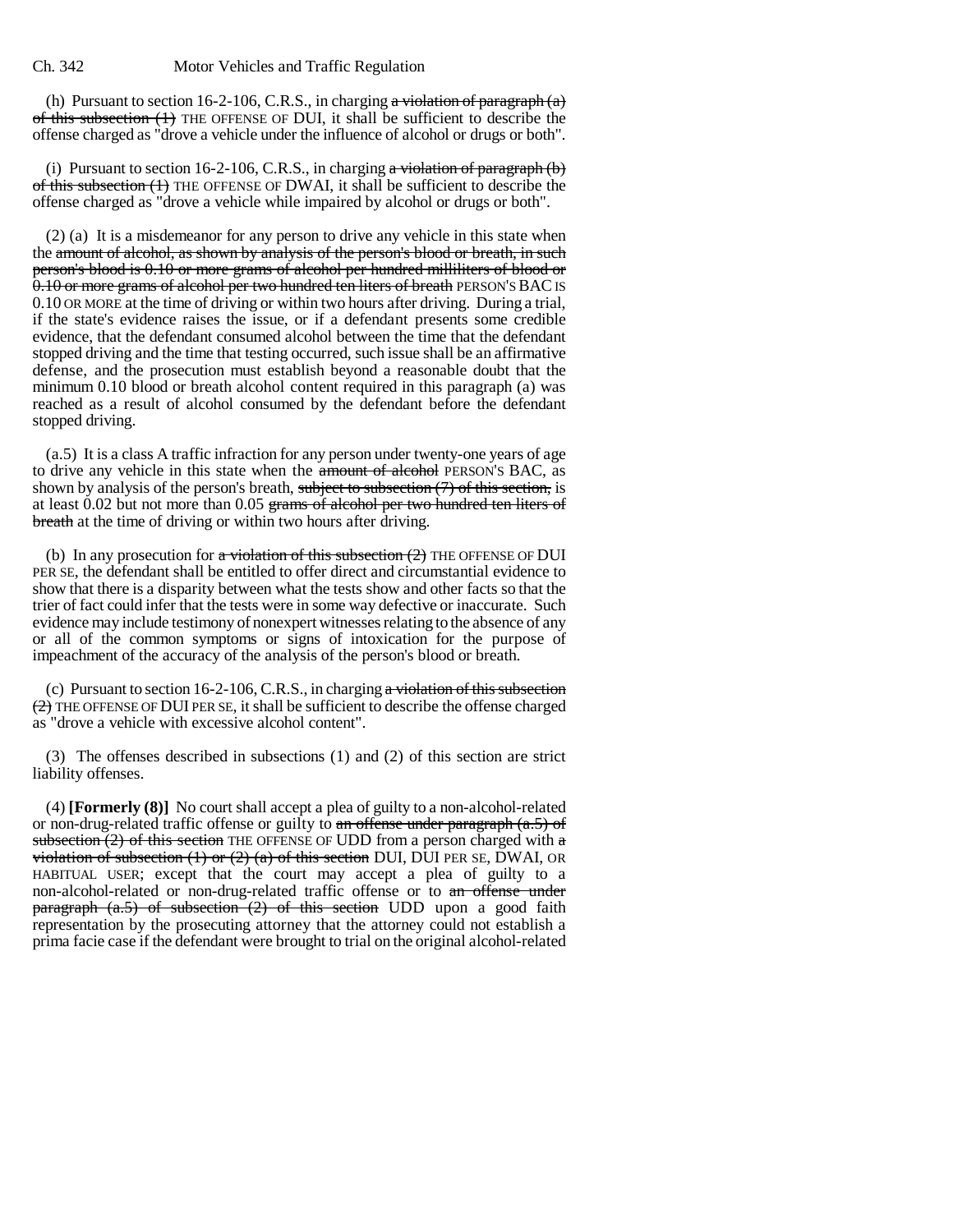or drug-related offense.

(5) **[Formerly (4)]** Notwithstanding the provisions of section 18-1-408, C.R.S., during a trial of any person accused of  $\overline{\text{violating paragraph}}(a)$  of subsection  $(1)$  and subsection  $(2)$  of this section BOTH DUI AND DUI PER SE, the court shall not require the prosecution to elect between the two violations. The court or a jury may consider and convict the person of either paragraph  $(a)$  or paragraph  $(b)$  of subsection  $(1)$  DUI OR DWAI, or subsection  $(2)$  DUI PER SE, or both paragraph  $(a)$  of subsection  $(1)$  and subsection  $(2)$  DUI AND DUI PER SE, or both paragraph  $(b)$  of subsection  $(1)$  and subsection (2) of this section DWAI AND DUI PER SE. If the person is convicted of more than one violation, the sentences imposed shall run concurrently.

(6) (a) **[Formerly IP(5)]** In any prosecution for  $\alpha$  violation of paragraph (a) or (b) of subsection (1) of this section DUI OR DWAI, the amount of alcohol in the defendant's blood or breath BAC at the time of the commission of the alleged offense or within a reasonable time thereafter as shown by analysis of the defendant's blood or breath, shall give GIVES rise to the following presumptions OR INFERENCES:

(I) **[Formerly (5) (a)]** If there was at such time THE DEFENDANT'S BAC WAS 0.05 or less, grams of alcohol per one hundred milliliters of blood as shown by analysis of such person's blood or if there was at such time 0.05 or less grams of alcohol per two hundred ten liters of breath as shown by analysis of such person's breath, it shall be presumed that the defendant was not under the influence of alcohol and that the defendant's ability to operate a vehicle was not impaired by the consumption of alcohol.

(II) **[Formerly (5) (b)]** If there was at such time THE DEFENDANT'S BAC WAS in excess of 0.05 but less than 0.10, grams of alcohol per one hundred milliliters of blood as shown by analysis of such person's blood or if there was at such time in excess of 0.05 but less than 0.10 grams of alcohol per two hundred ten liters of breath as shown by analysis of such person's breath, such fact shall give GIVES rise to the presumption PERMISSIBLE INFERENCE that the defendant's ability to operate a vehicle was impaired by the consumption of alcohol, and such fact may also be considered with other competent evidence in determining whether or not the defendant was under the influence of alcohol.

(III) **[Formerly**  $(5)(c)$ **]** If there was at such time THE DEFENDANT'S BAC WAS 0.10 or more, grams of alcohol per one hundred milliliters of blood as shown by analysis of such person's blood or if there was at such time 0.10 or more grams of alcohol per two hundred ten liters of breath as shown by analysis of such person's breath, it shall be presumed SUCH FACT GIVES RISE TO THE PERMISSIBLE INFERENCE that the defendant was under the influence of alcohol.

(b) **[Formerly (5) (d)]** The limitations of this subsection  $\left(\frac{5}{5}\right)$  (6) shall not be construed as limiting the introduction, reception, or consideration of any other competent evidence bearing upon the question of whether or not the defendant was under the influence of alcohol or whether or not the defendant's ability to operate a vehicle was impaired by the consumption of alcohol.

(c) **[Formerly (11)]** In all actions, suits, and judicial proceedings in any court of this state concerning alcohol-related or drug-related traffic offenses, the court shall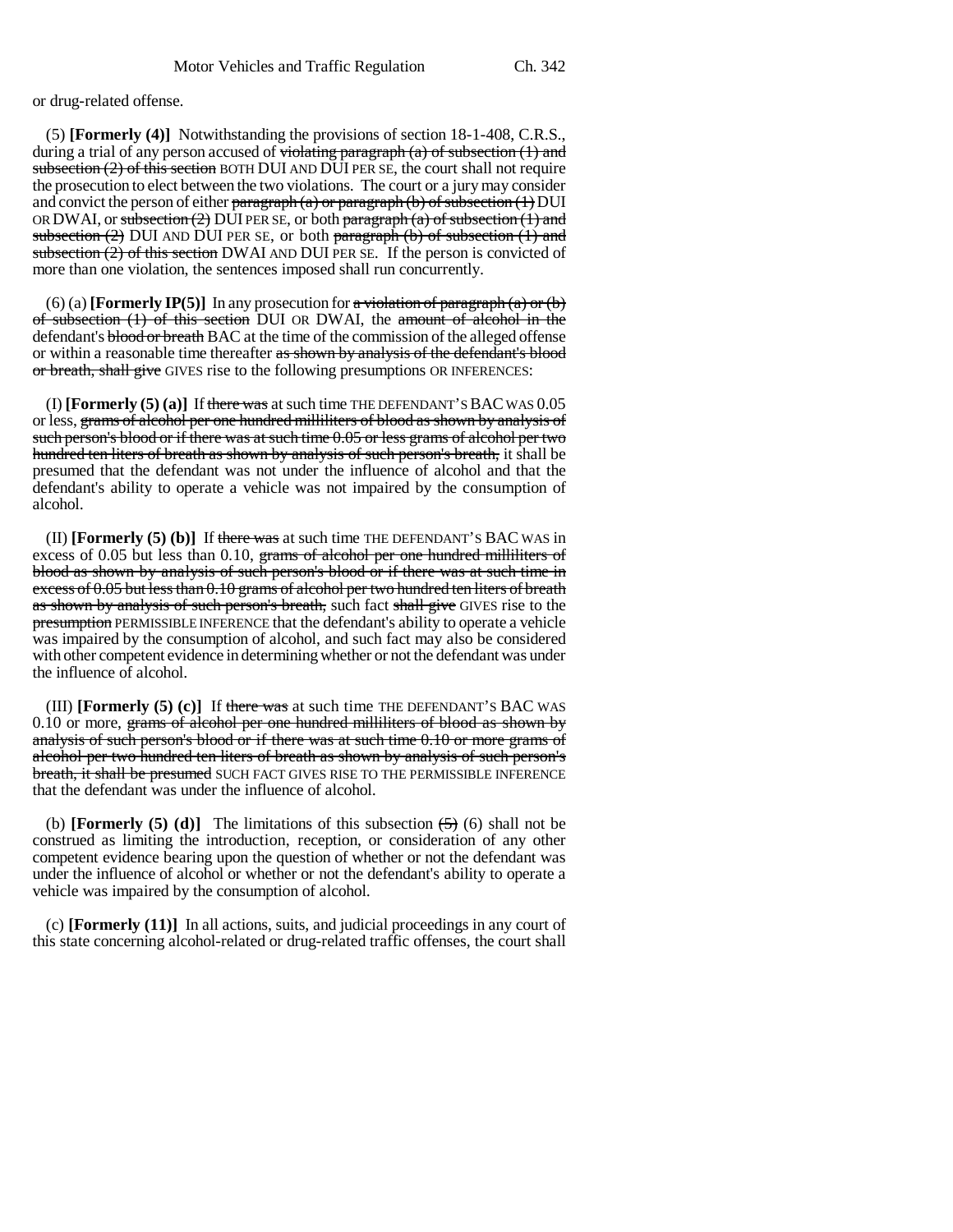## Ch. 342 Motor Vehicles and Traffic Regulation

take judicial notice of methods of testing a person's alcohol or drug level and of the design and operation of devices, as certified by the department of public health and environment, for testing a person's blood, breath, saliva, or urine to determine such person's alcohol or drug level. This subsection (11) PARAGRAPH (c) shall not prevent the necessity of establishing during a trial that the testing devices used were working properly and that such testing devices were properly operated. Nothing in this subsection  $(11)$  PARAGRAPH (c) shall preclude a defendant from offering evidence concerning the accuracy of testing devices.

(d) **[Formerly (7) (e)]** If a person refuses to take or to complete, or to cooperate with the completing of, any test or tests as provided in this subsection  $(7)$  SECTION  $42-4-1301.1$  and such person subsequently stands trial for  $\alpha$  violation of subsection (1) of this section DUI OR DWAI, the refusal to take or to complete, or to cooperate with the completing of, any test or tests shall be admissible into evidence at the trial, and a person may not claim the privilege against self-incrimination with regard to admission of refusal to take or to complete, or to cooperate with the completing of, any test or tests.

(e) **Involuntary blood test - admissibility. [Formerly last sentence of (7) (a) (IV)]** Evidence acquired through such AN involuntary blood test PURSUANT TO SECTION 42-4-1301.1 (3) shall be admissible in any prosecution for a violation of subsection  $(1)$  or  $(2)$  of this section DUI, DUI PER SE, DWAI, HABITUAL USER, OR UDD, and for a violation of IN ANY PROSECUTION FOR CRIMINALLY NEGLIGENT HOMICIDE PURSUANT TO section 18-3-105, C.R.S., VEHICULAR HOMICIDE PURSUANT TO SECTION 18-3-106 (1) (b), C.R.S., ASSAULT IN THE THIRD DEGREE PURSUANT TO SECTION 18-3-204, C.R.S., or VEHICULAR ASSAULT PURSUANT TO SECTION 18-3-205 (1) (b), C.R.S.

(f) **Chemical test - admissibility. [(f) and (g) are formerly (7) (b) (I)]** The tests shall be administered at the direction of a law enforcement officer having probable cause to believe that the person had been driving a motor vehicle in violation of subsection  $(1)$  or  $(2)$  of this section and in accordance with rules and regulations prescribed by the state board of health concerning the health of the person being tested and the accuracy of such testing. **[First sentence relocated to section 42-4-1301.1 (5)]** Strict compliance with such THE rules and regulations PRESCRIBED BY THE DEPARTMENT OF PUBLIC HEALTH AND ENVIRONMENT shall not be a prerequisite to the admissibility of test results at trial unless the court finds that the extent of noncompliance with a board of health rule has so impaired the validity and reliability of the testing method and the test results as to render the evidence inadmissible. In all other circumstances, failure to strictly comply with such rules and regulations shall only be considered in the weight to be given to the test results and not to the admissibility of such test results.

(g) It shall not be a prerequisite to the admissibility of test results at trial that the prosecution present testimony concerning the composition of any kit used to obtain blood, urine, saliva, or breath specimens. A sufficient evidentiary foundation concerning the compliance of such kits with the rules and regulations of the department of public health and environment shall be established by the introduction of a copy of the manufacturer's or supplier's certificate of compliance with such rules and regulations if such certificate specifies the contents, sterility, chemical makeup, and amounts of chemicals contained in such kit.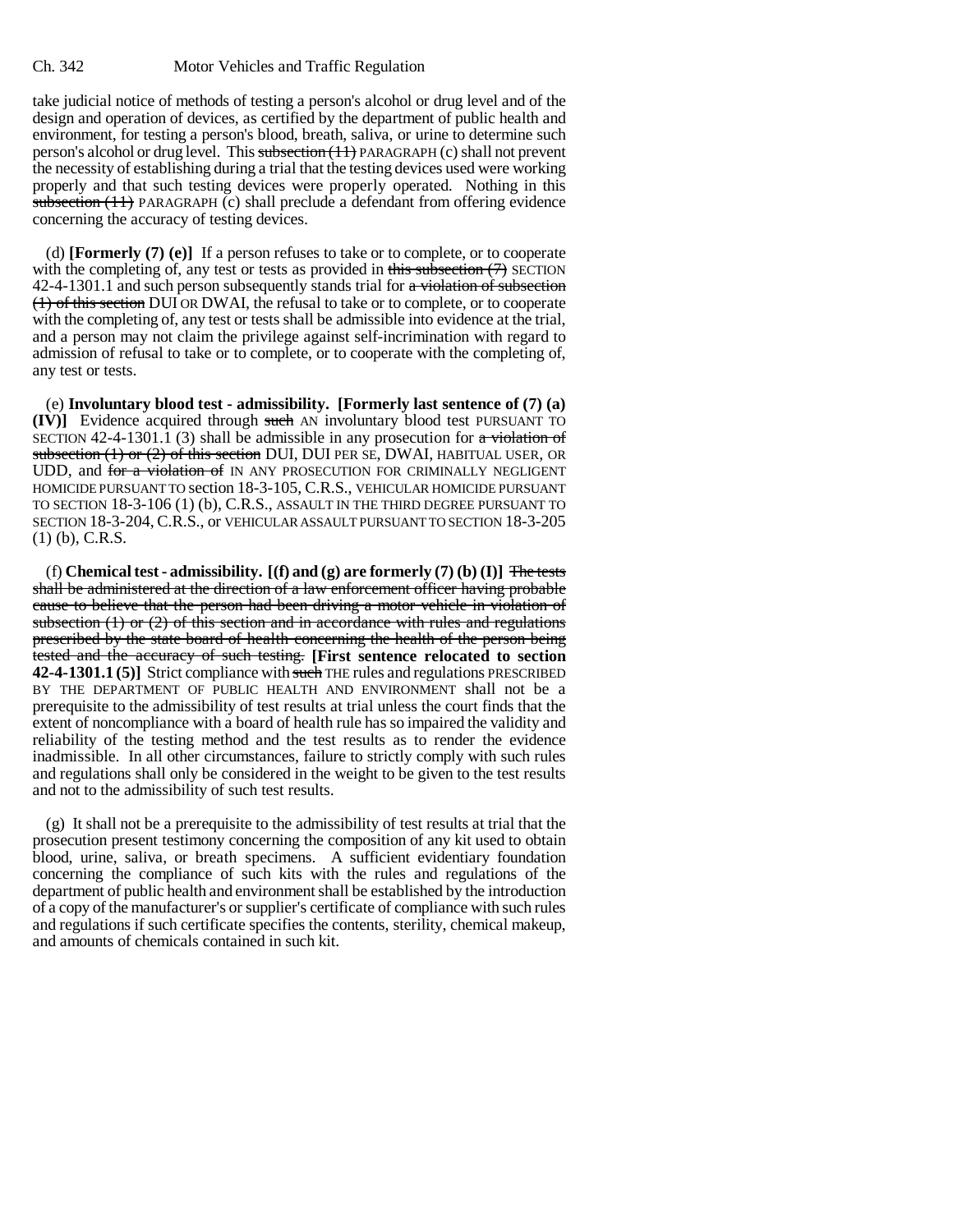(h) **[Formerly part of (7) (b) (II)]** In any trial for a violation of subsection  $(1)$  or  $(2)$  of this section, the testimony of a law enforcement officer that he or she witnessed the taking of a blood specimen by a person who the law enforcement officer reasonably believed was authorized to withdraw blood specimens shall be sufficient evidence that such person was so authorized, and testimony from the person who obtained the blood specimens concerning such person's authorization to obtain blood specimens shall not be a prerequisite to the admissibility of test results concerning the blood specimens obtained.

(i) **[Formerly (6)]** (I) Following the lawful contact with a person who has been driving a vehicle, and when a law enforcement officer reasonably suspects that a person was driving a vehicle while under the influence of or while impaired by alcohol, the law enforcement officer may conduct a preliminary screening test using a device approved by the executive director of the department of public health and environment after first advising the driver that the driver may either refuse or agree to provide a sample of the driver's breath for such preliminary test; except that, if the driver is under twenty-one years of age, the law enforcement officer may, after providing such advisement to the person, conduct such preliminary screening test if the officer reasonably suspects that the person has consumed any alcohol.

(II) The results of this preliminary screening test may be used by a law enforcement officer in determining whether probable cause exists to believe such person was driving a vehicle in violation of paragraph (a) or (b) of subsection (1) or subsection  $(2)$  of this section and whether to administer a test pursuant to paragraph (a) of subsection  $(7)$  of this section 42-4-1301.1  $(2)$ .

(III) Neither the results of such preliminary screening test nor the fact that the person refused such test shall be used in any court action except in a hearing outside of the presence of a jury, when such hearing is held to determine if a law enforcement officer had probable cause to believe that the driver committed a violation of paragraph (a) or (b) of subsection (1) or subsection (2) of this section. The results of such preliminary screening test shall be made available to the driver or the driver's attorney on request. The preliminary screening test shall not substitute for or qualify as the test or tests required by paragraph  $(a)$  of subsection  $(7)$  of this section. **[Preceding sentence relocated to 42-4-1301.1 (7)]**

(7) **Penalties.** (a) (I) **[Formerly (9) (a) (I)]** Except as otherwise provided in subparagraphs (II) and  $(HH)$  (IV) of this paragraph (a), every person who is convicted of a violation of paragraph (a) or (c) of subsection  $(1)$  or paragraph (a) of subsection (2) of this section DUI, DUI PER SE, OR HABITUAL USER shall be punished by:

(A) Imprisonment in the county jail for not less than five days nor more than one year, THE MINIMUM PERIOD OF WHICH SHALL BE MANDATORY EXCEPT AS OTHERWISE PROVIDED IN SECTION 42-4-1301.3; and

(B) in addition, the court may impose IN THE COURT'S DISCRETION, a fine of not less than three hundred dollars nor more than one thousand dollars; AND

(C) Except as provided in subparagraph  $(H)$  of paragraph  $(f)$  of this subsection  $(9)$ , the minimum period of imprisonment provided for such violation shall be mandatory. In addition to any other penalty that is imposed, every person who is convicted of a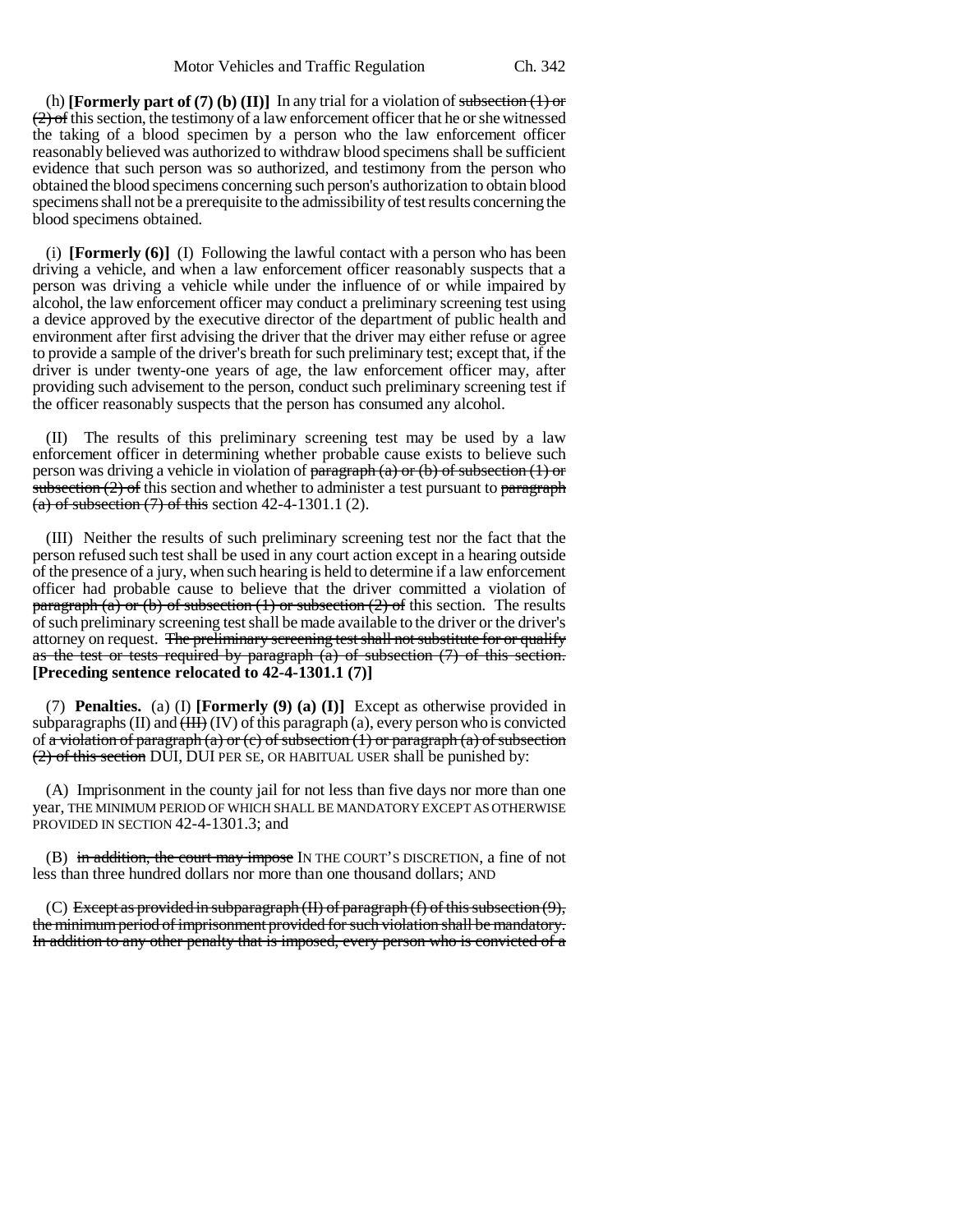violation to which this subparagraph (I) applies shall perform Not less than forty-eight hours nor more than ninety-six hours of useful public service, the performance of the minimum period of service WHICH shall be mandatory, and the court shall have no discretion to suspend the mandatory minimum period of performance of such service.

(II) **[Formerly (9) (a) (II)]** Upon conviction of a violation described in sub-subparagraph (A) or (B) of this subparagraph  $(H)$  (III) OF THIS PARAGRAPH (a), an offender shall be punished by:

(A) Imprisonment in the county jail for not less than ninety days nor more than one year, THE MINIMUM PERIOD OF WHICH SHALL BE MANDATORY; EXCEPT THAT THE COURT MAY SUSPEND UP TO EIGHTY DAYS OF THE PERIOD OF IMPRISONMENT IF THE OFFENDER COMPLIES WITH THE PROVISIONS OF SECTION 42-4-1301.3; and

(B) in addition, the court may impose IN THE COURT'S DISCRETION, a fine of not less than five hundred dollars nor more than one thousand five hundred dollars; AND

(C) The minimum period of imprisonment provided for such violation shall be mandatory, but the court may suspend up to eighty days of the period of imprisonment if the offender complies with the provisions of subparagraph (I) of paragraph (f) of this subsection (9). In addition to any other penalty that is imposed, every person who is convicted of a violation described in sub-subparagraph  $(A)$  or  $(B)$  of this subparagraph (II) shall perform Not less than sixty hours nor more than one hundred twenty hours of useful public service, the performance of the minimum period of service WHICH shall be mandatory, and the court shall have no discretion to suspend the mandatory minimum period of performance of such service.

(III) This Subparagraph (II) OF THIS PARAGRAPH (a) shall apply to:

(A) A violation of paragraph (a) or (c) of subsection  $(1)$  or paragraph  $(a)$  of subsection (2) of this section CONVICTION FOR DUI, DUI PER SE, OR HABITUAL USER, which violation occurred at any time after the date of a previous violation, for which there has been a conviction, of paragraph (a) or (c) of subsection (1) or paragraph (a) of subsection  $(2)$  of this section FOR DUI, DUI PER SE, OR HABITUAL USER, or of FOR VEHICULAR HOMICIDE PURSUANT TO section 18-3-106 (1) (b) (I) or VEHICULAR ASSAULT PURSUANT TO SECTION 18-3-205 (1) (b) (I), C.R.S., or of driving while such person's driver's license was under restraint pursuant to section 42-2-138 42-2-138 (4) (b); or

(B) A violation of paragraph (a) or (b) of subsection  $(1)$  of this section or of  $\frac{1}{\text{paragnph}}$  (a) of subsection (2) of this section CONVICTION FOR DUI, DWAI, OR DUI PER SE when the amount of alcohol in such person's blood, as shown by analysis of the person's blood or breath, BAC was 0.20 or more grams of alcohol per one hundred milliliters of blood or 0.20 or more grams of alcohol per two hundred ten liters of breath at the time of driving or within two hours after driving.

(C) and (D) (Deleted by amendment, L. 2001, 2nd Ex. Sess., p. 2,  $\S$  3, effective September 25, 2001.)

(IV) **[Formerly (9) (a) (III)]** Upon a conviction of a violation of paragraph (a) or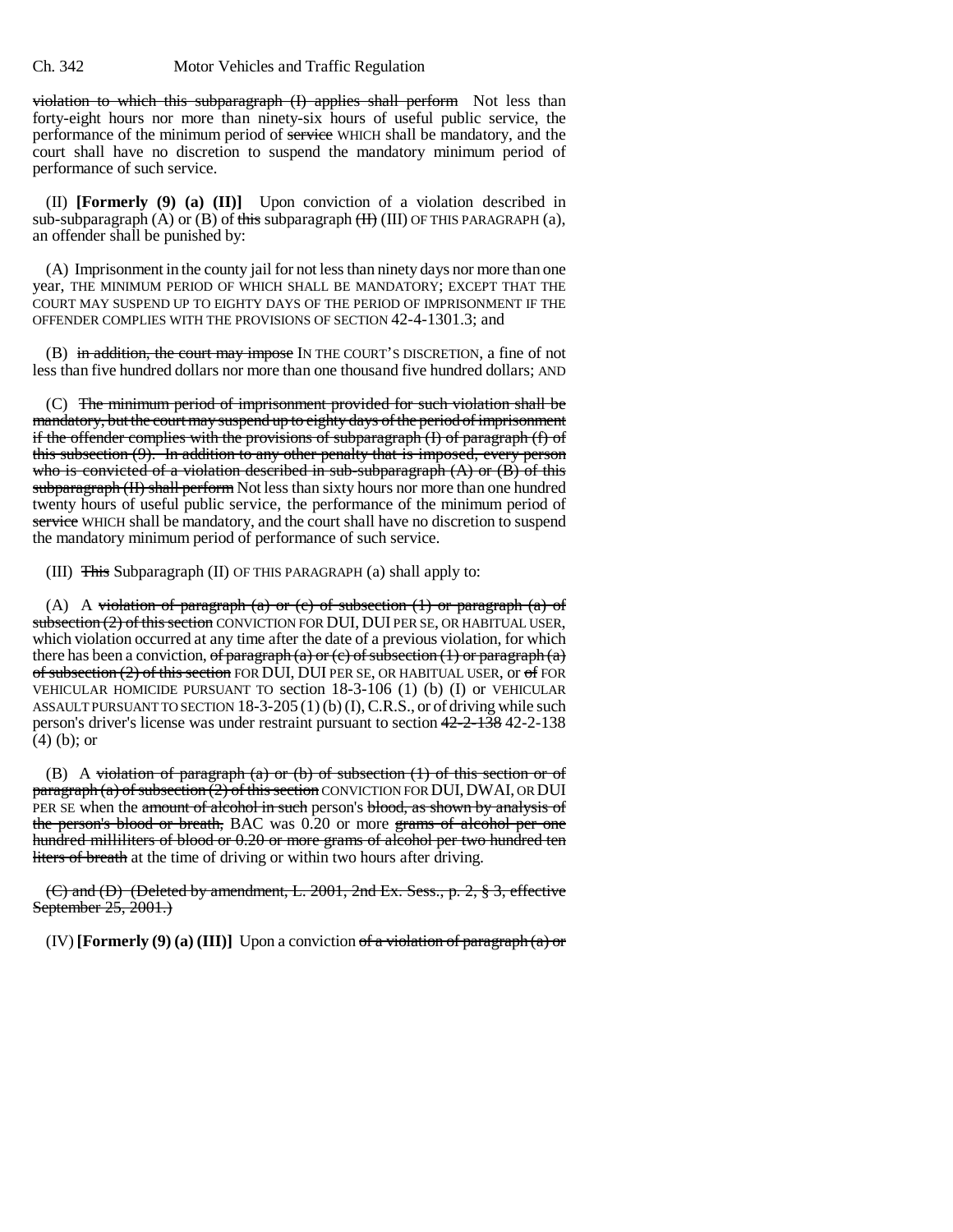(c) of subsection  $(1)$  or paragraph  $(a)$  of subsection  $(2)$  of this section FOR DUI, DUI PER SE, OR HABITUAL USER, which violation occurred at any time after the date of a previous violation, for which there has been a conviction, of paragraph (b) of subsection  $(1)$  of this section FOR DWAI, an offender shall be punished by:

(A) Imprisonment in the county jail for not less than seventy days nor more than one year, THE MINIMUM PERIOD OF WHICH SHALL BE MANDATORY; EXCEPT THAT THE COURT MAY SUSPEND UP TO SIXTY-THREE DAYS OF THE PERIOD OF IMPRISONMENT IF THE OFFENDER COMPLIES WITH THE PROVISIONS OF SECTION 42-4-1301.3; and

(B) in addition, the court may impose IN THE COURT'S DISCRETION, A fine of not less than four hundred fifty dollars nor more than one thousand five hundred dollars; AND

(C) The minimum period of imprisonment provided for such violation shall be mandatory, but the court may suspend up to sixty-three days of the period of imprisonment if the offender complies with the provisions of subparagraph (I) of paragraph (f) of this subsection (9). In addition to any other penalty that is imposed, every person who is convicted of such violation shall perform Not less than fifty-six hours nor more than one hundred twelve hours of useful public service, the performance of the minimum period of service WHICH shall be mandatory, and the court shall have no discretion to suspend the mandatory minimum period of performance of such service.

(IV) and (V) (Deleted by amendment, L. 2001, 2nd Ex. Sess., p. 2, § 3, effective September 25, 2001.)

(b) (I) **[Formerly (9) (b) (I)]** Except as otherwise provided in subparagraphs (II) and (III) of this paragraph (b), every person who is convicted of  $\alpha$  violation of paragraph (b) of subsection (1) of this section DWAI shall be punished by:

(A) Imprisonment in the county jail for not less than two days nor more than one hundred eighty days, THE MINIMUM PERIOD OF WHICH SHALL BE MANDATORY EXCEPT AS PROVIDED IN SECTION 42-4-1301.3; and

(B) in addition, the court may impose IN THE COURT'S DISCRETION, A fine of not less than one hundred dollars nor more than five hundred dollars; AND

(C) Except as provided in subparagraph (II) of paragraph (f) of this subsection (9), the minimum period of imprisonment provided for such violation shall be mandatory. In addition to any other penalty that is imposed, every person who is convicted of a violation to which this subparagraph (I) applies shall perform Not less than twenty-four hours nor more than forty-eight hours of useful public service, the performance of the minimum period of service WHICH shall be mandatory, and the court shall have no discretion to suspend the mandatory minimum period of performance of such service.

(II) **[Formerly (9) (b) (II)]** Upon conviction of a second or subsequent violation of paragraph (b) of subsection (1) of this section OFFENSE OF DWAI, an offender shall be punished by: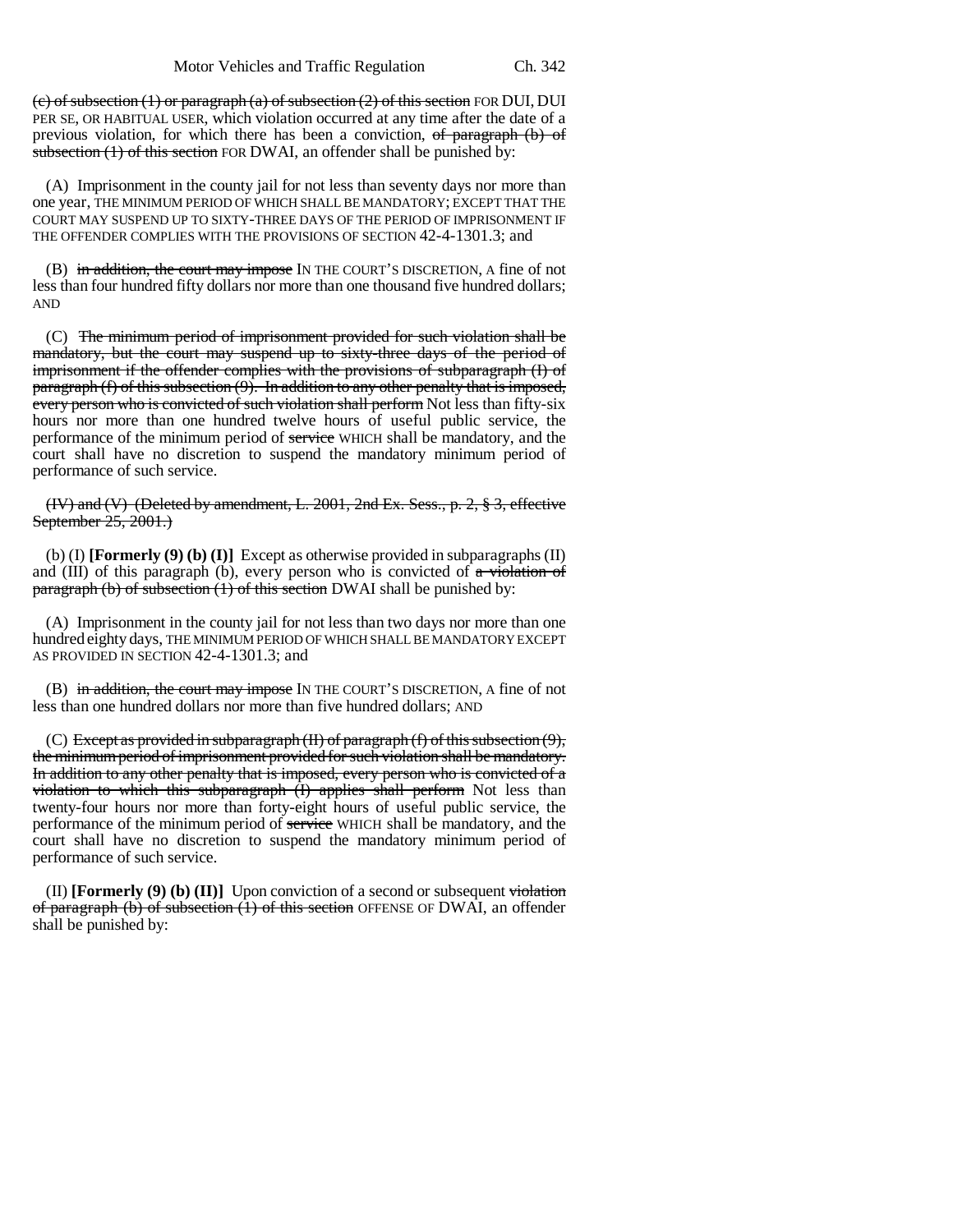#### Ch. 342 Motor Vehicles and Traffic Regulation

(A) Imprisonment in the county jail for not less than forty-five days nor more than one year, THE MINIMUM PERIOD OF WHICH SHALL BE MANDATORY; EXCEPT THAT THE COURT MAY SUSPEND UP TO FORTY DAYS OF THE PERIOD OF IMPRISONMENT IF THE OFFENDER COMPLIES WITH THE PROVISIONS OF SECTION 42-4-1301.3; and

(B) in addition, the court may impose IN THE COURT'S DISCRETION, A fine of not less than three hundred dollars nor more than one thousand dollars; AND

(C) The minimum period of imprisonment as provided for such violation shall be mandatory, but the court may suspend up to forty days of the period of imprisonment if the offender complies with the provisions of subparagraph (I) of paragraph (f) of this subsection (9). In addition to any other penalty that is imposed, every person who is convicted of a violation to which this subparagraph (II) applies shall perform Not less than forty-eight hours nor more than ninety-six hours of useful public service, the performance of the minimum period of service WHICH shall be mandatory, and the court shall have no discretion to suspend the mandatory minimum period of performance of such service.

 $(A)$  to  $(B)$  (Deleted by amendment, L. 2001, 2nd Ex. Sess., p. 2,  $\S$  3, effective September 25, 2001.)

(III) **[Formerly (9) (b) (III)]** Upon conviction of a violation of paragraph (b) of subsection (1) of this section FOR DWAI, which violation occurred at any time after the date of a previous violation, for which there has been a conviction, of paragraph (a) or (c) of subsection (1) or paragraph (a) of subsection (2) of this section FOR DUI, DUI PER SE, OR HABITUAL USER, or of VEHICULAR HOMICIDE PURSUANT TO section 18-3-106 (1) (b) (I) or VEHICULAR ASSAULT PURSUANT TO SECTION 18-3-205 (1) (b) (I), C.R.S., or of driving while such person's driver's license was under restraint as described in section  $42-2-138$  (4) (b), an offender shall be punished by:

(A) Imprisonment in the county jail for not less than sixty days nor more than one year, THE MINIMUM PERIOD OF WHICH SHALL BE MANDATORY; EXCEPT THAT THE COURT MAY SUSPEND UP TO FIFTY-FOUR DAYS OF THE PERIOD OF IMPRISONMENT IF THE OFFENDER COMPLIES WITH THE PROVISIONS OF SECTION 42-4-1301.3; and

(B) in addition, the court may impose IN THE COURT'S DISCRETION, A fine of not less than four hundred dollars nor more than one thousand two hundred dollars; AND

(C) The minimum period of imprisonment provided for such violation shall be mandatory, but the court may suspend up to fifty-four days of the period of imprisonment if the offender complies with the provisions of subparagraph (I) of paragraph (f) of this subsection (9). In addition to any other penalty that is imposed, every person who is convicted of a violation of paragraph (b) of subsection (1) of this section as described in this subparagraph (II) shall perform Not less than fifty-two hours nor more than one hundred four hours of useful public service, the performance of the minimum period of service WHICH shall be mandatory, and the court shall have no discretion to suspend the mandatory minimum period of performance of such service.

(IV) Notwithstanding any other provision of this paragraph (b), if a person is charged with a violation of paragraph  $(a)$  of subsection  $(1)$  of this section and the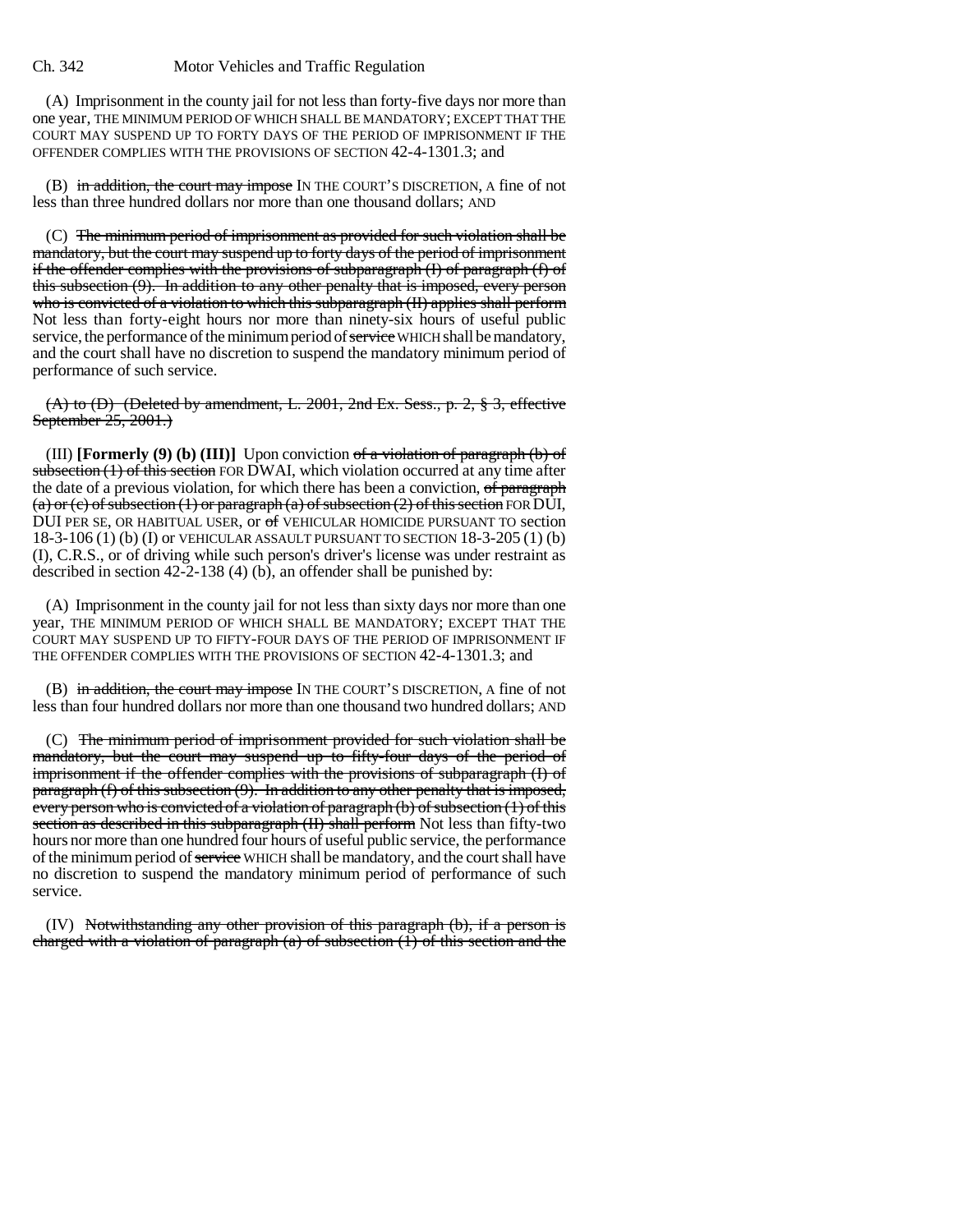amount of alcohol in such person's blood, as shown by analysis of the person's blood or breath, was 0.20 or more grams of alcohol per one hundred milliliters of blood or 0.20 or more grams of alcohol per two hundred ten liters of breath at the time of driving or within two hours after driving, and if for such incident the person is then convicted of the lesser offense of driving while ability impaired under paragraph (b) of said subsection (1), the person shall be subject to the penalties specified in subparagraph  $(II)$  of paragraph  $(a)$  of this subsection  $(9)$  for such conviction.

 $(A)$  to  $(B)$  (Deleted by amendment, L. 2001, 2nd Ex. Sess., p. 2,  $\S$  3, effective September 25, 2001.)

(V) and (VI) (Deleted by amendment, L. 2001, 2nd Ex. Sess., p. 2, § 3, effective September 25, 2001.)

(c) (I) **[Formerly (9) (d)]** For the purposes of paragraphs (a) and (b) of this subsection  $(9)$  (7), a person shall be deemed to have a previous conviction of subsection  $(1)$  or  $(2)$  of this section FOR DUI, DUI PER SE, DWAI, OR HABITUAL USER, or VEHICULAR HOMICIDE PURSUANT TO section 18-3-106 (1) (b) (I) or VEHICULAR ASSAULT PURSUANT TO SECTION 18-3-205 (1) (b) (I), C.R.S., if such person has been convicted under the laws of any other state, the United States, or any territory subject to the jurisdiction of the United States of an act which THAT, if committed within this state, would be a violation of subsection  $(1)$  or  $(2)$  of this section CONSTITUTE THE OFFENSE OF DUI, DUI PER SE, DWAI, OR HABITUAL USER, or VEHICULAR HOMICIDE PURSUANT TO section 18-3-106 (1) (b) (I) or VEHICULAR ASSAULT PURSUANT TO SECTION 18-3-205 (1) (b) (I), C.R.S.

(II) **[Formerly (9) (e) (II)]** For sentencing purposes concerning convictions for second and subsequent offenses, prima facie proof of a defendant's previous convictions shall be established when the prosecuting attorney and the defendant stipulate to the existence of the prior conviction or convictions or the prosecuting attorney presents to the court a copy of the driving record of the defendant provided by the department of revenue of this state, or provided by a similar agency in another state, which THAT contains a reference to such previous conviction or convictions or presents an authenticated copy of the record of the previous conviction or judgment from any court of record of this state or from a court of any other state, the United States, or any territory subject to the jurisdiction of the United States. The court shall not proceed to immediate sentencing when there is not a stipulation to prior convictions or if the prosecution requests an opportunity to obtain a driving record or a copy of a court record. The prosecuting attorney shall not be required to plead or prove any previous convictions at trial, and sentencing concerning convictions for second and subsequent offenses shall be a matter to be determined by the court at sentencing.

(III) **[Formerly (13)]** As used in this section PART 13, "convicted" includes a plea of no contest accepted by the court.

(d) **[Formerly IP(9) (g), (9) (g) (I), (9) (g) (II), and (9) (g) (III) (B)]** In addition to the penalties prescribed in this subsection  $(9)$  (7):

(I) Persons convicted of <del>violations of subsection  $(1)$  or  $(2)$  of this section</del> DUI, DUI PER SE, DWAI, HABITUAL USER, AND UDD are subject to the costs imposed by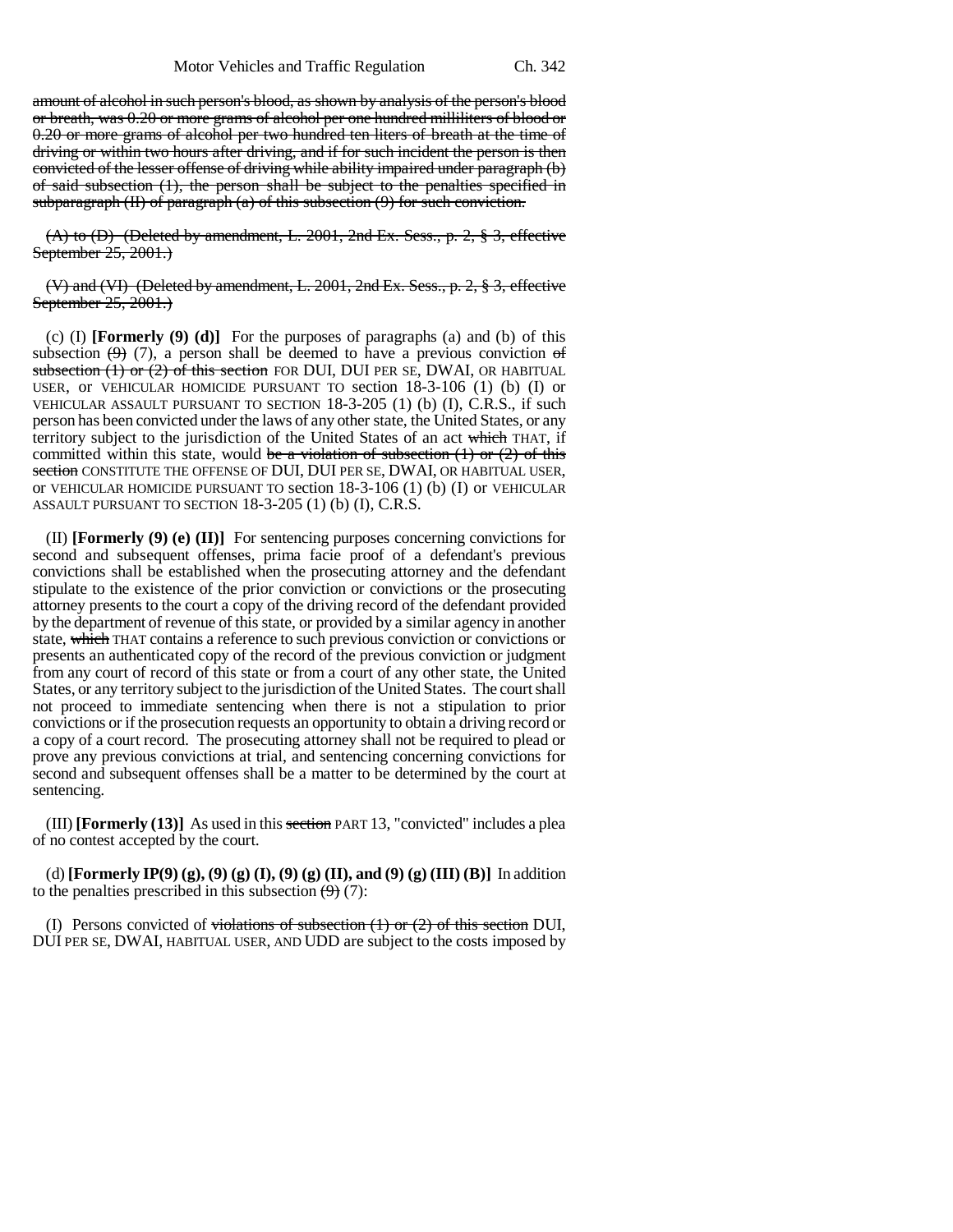section 24-4.1-119 (1) (c), C.R.S., relating to the crime victim compensation fund;

(II) Persons convicted of violations of subsection  $(1)$  or paragraph  $(a)$  of subsection (2) of this section DUI, DUI PER SE, DWAI, AND HABITUAL USER are subject to an additional penalty surcharge of not less than twenty-five dollars and not more than five hundred dollars for programs to address persistent drunk drivers. Any moneys collected for such surcharge shall be transmitted to the state treasurer, who shall credit the same to the persistent drunk driver cash fund created by section 42-3-130.5.

# (III) (B) (Deleted by amendment, L. 2000, p. 1078, § 7, effective July 1, 2000.)

(e) **[Formerly part of (9) (h)]** In addition to any other penalty provided by law, the court may sentence a defendant who is convicted pursuant to this section to a period of probation for purposes of treatment not to exceed two years. As a condition of probation, the defendant shall be required to make restitution in accordance with the provisions of section 16-11-204.5, C.R.S.

(f) **[Formerly part of (9) (h)]** In addition to any other penalty provided by law, the court may sentence a defendant to attend and pay for one appearance at a victim impact panel approved by the court, for which the fee assessed to the defendant shall not exceed twenty-five dollars.

(g) **[Formerly part of 42-4-1301 (10) (d)]** In addition to any fines, fees, or costs levied against a person convicted of a violation of subsection  $(1)$  or  $(2)$  of this section DUI, DUI PER SE, DWAI, HABITUAL USER, AND UDD, the judge shall assess each such person for the cost of the presentence or postsentence alcohol and drug evaluation and supervision services.

(h) IN ADDITION TO ANY OTHER PENALTIES PRESCRIBED IN THIS PART 13, THE COURT SHALL ASSESS AN AMOUNT, NOT TO EXCEED SIXTY DOLLARS, UPON ANY PERSON REQUIRED TO PERFORM USEFUL PUBLIC SERVICE.

## (12) (Deleted by amendment, L. 95, p. 315, § 3, effective July 1, 1995.)

**SECTION 3.** Part 13 of article 4 of title 42, Colorado Revised Statutes, is amended BY THE ADDITION OF THE FOLLOWING NEW SECTIONS CONTAINING RELOCATED PROVISIONS, WITH AMENDMENTS, to read:

**42-4-1301.1. Expressed consent for the taking of blood, breath, urine, or saliva sample - testing.** (1) **[Formerly 42-4-1301** (7) (a) (I)]  $\Theta$ <del>n and after July 1,</del> 1983, Any person who drives any motor vehicle upon the streets and highways and elsewhere throughout this state shall be deemed to have expressed such person's consent to the provisions of this  $\frac{\text{b} \cdot \text{b}}{\text{b} \cdot \text{c}}$  SECTION.

(2) (a) (I) **[Formerly 42-4-1301 (7) (a) (II) (A)]** Any person who drives any motor vehicle upon the streets and highways and elsewhere throughout this state shall be required to take and complete, and to cooperate in the taking and completing of, any test or tests of such person's breath or blood for the purpose of determining the alcoholic content of the person's blood or breath when so requested and directed by a law enforcement officer having probable cause to believe that the person was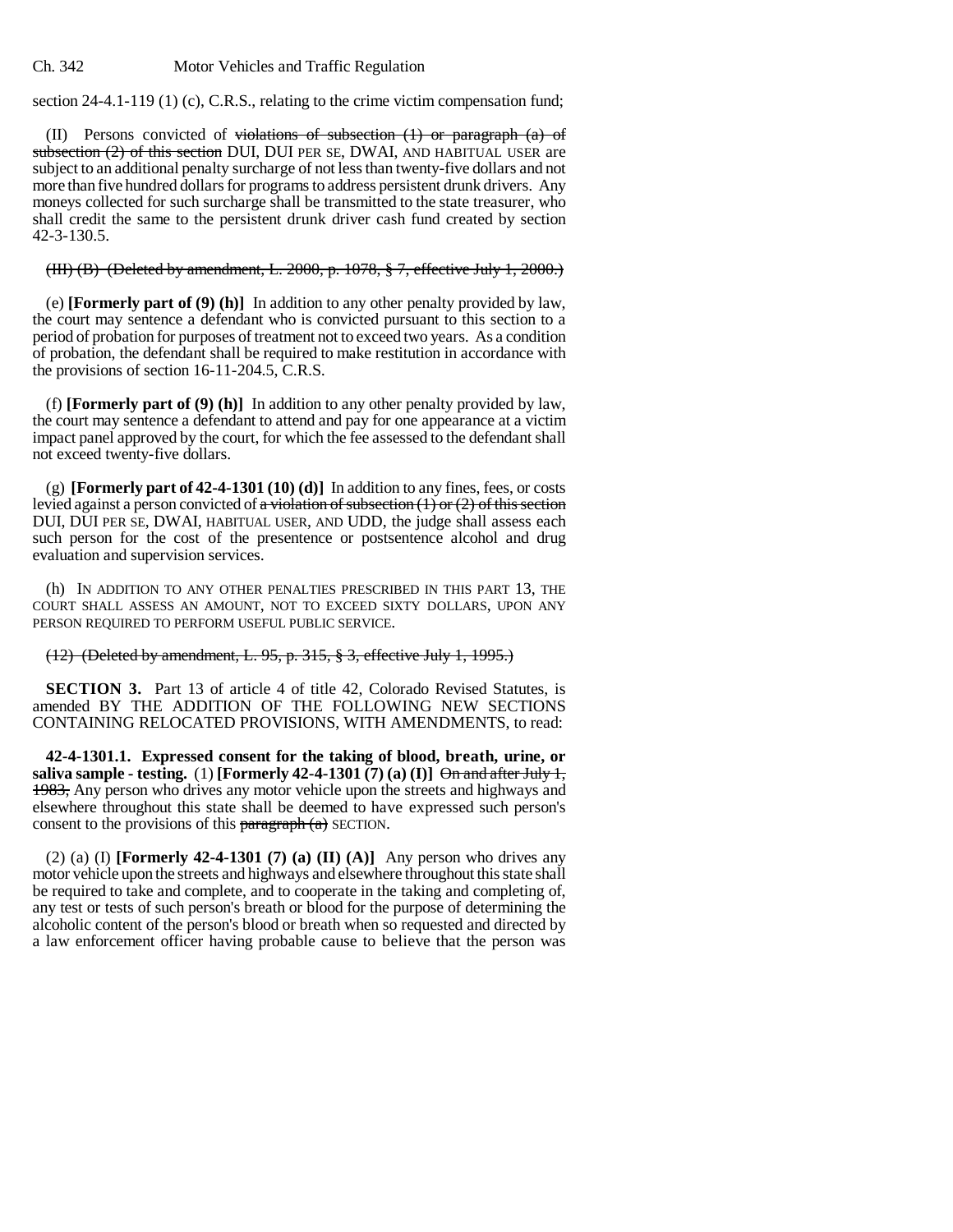driving a motor vehicle in violation of subsection  $(1)$  or  $(2)$  of this section THE PROHIBITIONS AGAINST DUI, DUI PER SE, DWAI, HABITUAL USER, OR UDD. Except as otherwise provided in this section, if a person who is twenty-one years of age or older requests that said test be a blood test, then the test shall be of his or her blood; but, if such person requests that a specimen of his or her blood not be drawn, then a specimen of such person's breath shall be obtained and tested. A person who is under twenty-one years of age shall be entitled to request a blood test unless the alleged violation is  $\alpha$  class A traffic infraction UDD, in which case a specimen of such person's breath shall be obtained and tested, except as provided in sub-subparagraph  $(\overline{B})$  of this subparagraph (II) OF THIS PARAGRAPH (a).

(II) **[Formerly 42-4-1301 (7) (a) (II) (B)]** If a person elects either a blood test or a breath test, such person shall not be permitted to change such election, and, if such person fails to take and complete, and to cooperate in the completing of, the test elected, such failure shall be deemed to be a refusal to submit to testing. If such person is unable to take, or to complete, or to cooperate in the completing of a breath test because of injuries, illness, disease, physical infirmity, or physical incapacity, or if such person is receiving medical treatment at a location at which a breath testing instrument certified by the department of public health and environment is not available, the test shall be of such person's blood.

(III) **[Formerly 42-2-126 (2) (a) (II)]** If a law enforcement officer requests a test under the provisions of section  $42-4-1301(7)(a)(H)$  THIS PARAGRAPH (a), the person must cooperate with the request such that the sample of blood or breath can be obtained within two hours of the person's driving.

(b) (I)**[Formerly 42-4-1301 (7) (a) (III)]** Any person who drives any motor vehicle upon the streets and highways and elsewhere throughout this state shall be required to submit to and to complete, and to cooperate in the completing of, a test or tests of such person's blood, saliva, and urine for the purpose of determining the drug content within the person's system when so requested and directed by a law enforcement officer having probable cause to believe that the person was driving a motor vehicle in violation of paragraph (a), (b), or (c) of subsection (1) of this section THE PROHIBITIONS AGAINST DUI, DWAI, OR HABITUAL USER and when it is reasonable to require such testing of blood, saliva, and urine to determine whether such person was under the influence of, or impaired by, one or more drugs, or one or more controlled substances, or a combination of both alcohol and one or more drugs, or a combination of both alcohol and one or more controlled substances.

(II) IF A LAW ENFORCEMENT OFFICER REQUESTS A TEST UNDER THIS PARAGRAPH (b), THE PERSON MUST COOPERATE WITH THE REQUEST SUCH THAT THE SAMPLE OF BLOOD, SALIVA, OR URINE CAN BE OBTAINED WITHIN TWO HOURS OF THE PERSON'S DRIVING.

(3) **[Formerly 42-4-1301 (7) (a) (IV)]** Any person who is required to take and to complete, and to cooperate in the completing of, any test or tests shall cooperate with the person authorized to obtain specimens of such person's blood, breath, saliva, or urine, including the signing of any release or consent forms required by any person, hospital, clinic, or association authorized to obtain such specimens. If such person does not cooperate with the person, hospital, clinic, or association authorized to obtain such specimens, including the signing of any release or consent forms, such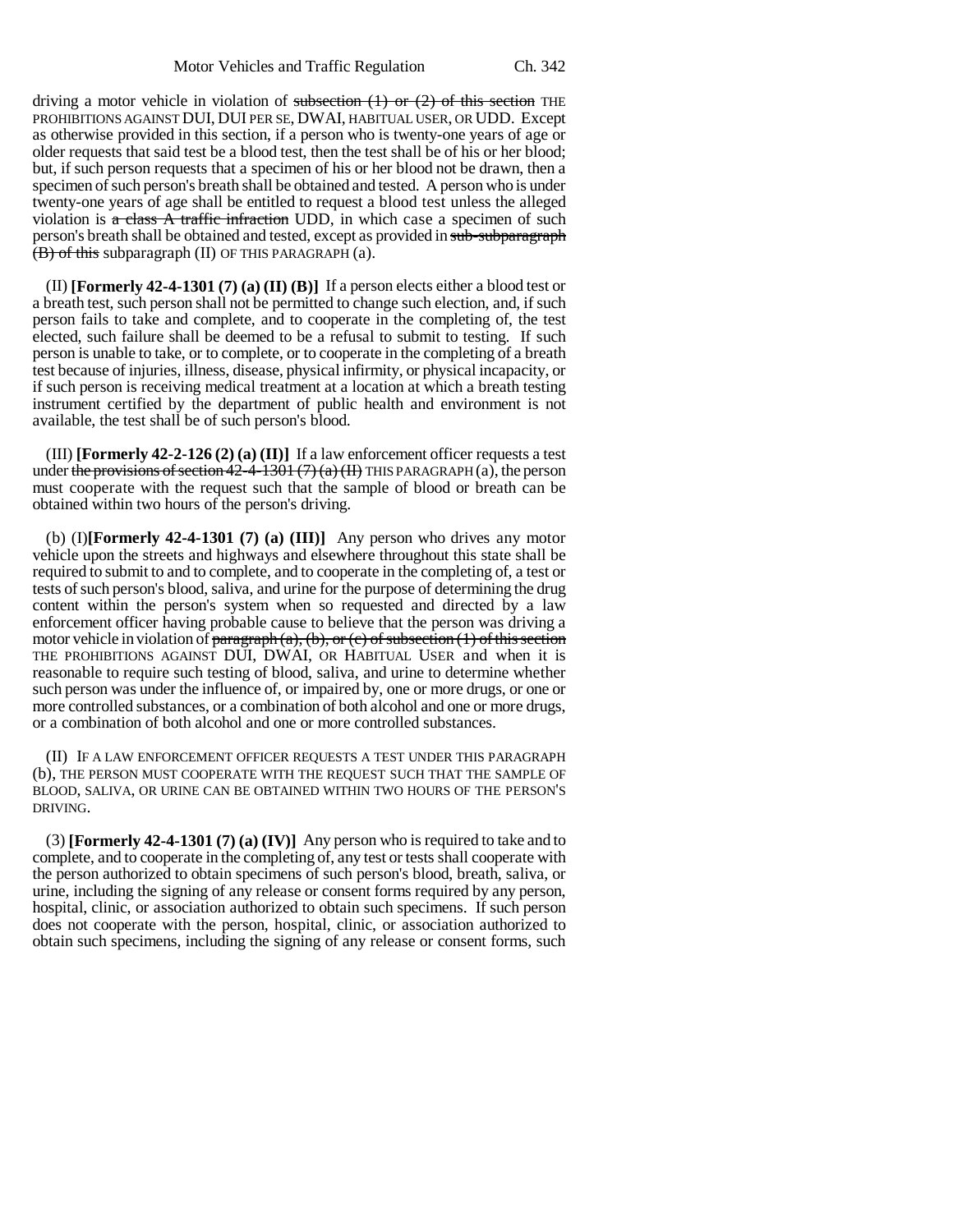noncooperation shall be considered a refusal to submit to testing. No law enforcement officer shall physically restrain any person for the purpose of obtaining a specimen of such person's blood, breath, saliva, or urine for testing except when the officer has probable cause to believe that the person has committed  $\alpha$  violation of CRIMINALLY NEGLIGENT HOMICIDE PURSUANT TO section 18-3-105, VEHICULAR HOMICIDE PURSUANT TO SECTION 18-3-106 (1) (b), ASSAULT IN THE THIRD DEGREE PURSUANT TO SECTION 18-3-204, or VEHICULAR ASSAULT PURSUANT TO SECTION 18-3-205 (1) (b), C.R.S., and the person is refusing to take or to complete, or to cooperate in the completing of, any test or tests, then, in such event, the law enforcement officer may require a blood test. Evidence acquired through such involuntary blood test shall be admissible in any prosecution for a violation of subsection  $(1)$  or  $(2)$  of this section and for a violation of section  $18-3-105$ ,  $18-3-106$ (1) (b), 18-3-204, or 18-3-205 (1) (b), C.R.S. **[Last sentence moved to 42-4-1301 (6) (e)]**

(4) **[Formerly 42-4-1301 (7) (a) (V)]** Any driver of a commercial motor vehicle requested to submit to a test as provided in  $subparagnb(H)$  of this paragraph (a) OR (b) OF SUBSECTION (2) OF THIS SECTION shall be warned by the law enforcement officer requesting the test that a refusal to submit to the test shall result in an out-of-service order as defined under section 42-2-402 (8) for a period of twenty-four hours and a revocation of the privilege to operate a commercial motor vehicle for one year as provided under section 42-2-126.

(5) **[Formerly first sentence of 42-4-1301 (7) (b) (I)]** The tests shall be administered at the direction of a law enforcement officer having probable cause to believe that the person had been driving a motor vehicle in violation of subsection  $(1)$  $\sigma$   $(2)$  of this section 42-4-1301 and in accordance with rules and regulations prescribed by the state board DEPARTMENT of PUBLIC health AND ENVIRONMENT concerning the health of the person being tested and the accuracy of such testing.

(6) **[Formerly 42-4-1301 (7) (b) (II)]** (a) No person except a physician, a registered nurse, a paramedic, as certified in part 2 of article 3.5 of title 25, C.R.S., an emergency medical technician, as defined in part 1 of article 3.5 of title 25, C.R.S., or a person whose normal duties include withdrawing blood samples under the supervision of a physician or registered nurse shall be entitled to withdraw blood for the purpose of determining the alcoholic or drug content therein. In any trial for a violation of subsection  $(1)$  or  $(2)$  of this section, the testimony of a law enforcement officer that he or she witnessed the taking of a blood specimen by a person who the law enforcement officer reasonably believed was authorized to withdraw blood specimens shall be sufficient evidence that such person was so authorized, and testimony from the person who obtained the blood specimens concerning such person's authorization to obtain blood specimens shall not be a prerequisite to the admissibility of test results concerning the blood specimens obtained. **[Preceding sentence relocated to 42-4-1301 (6) (h)]**

(b) No civil liability shall attach to any person authorized to obtain blood, breath, saliva, or urine specimens or to any hospital, clinic, or association in or for which such specimens are obtained as provided in this subsection  $(7)$  SECTION as a result of the act of obtaining such specimens from any person submitting thereto if such specimens were obtained according to the rules and regulations prescribed by the state board DEPARTMENT of PUBLIC health AND ENVIRONMENT; except that this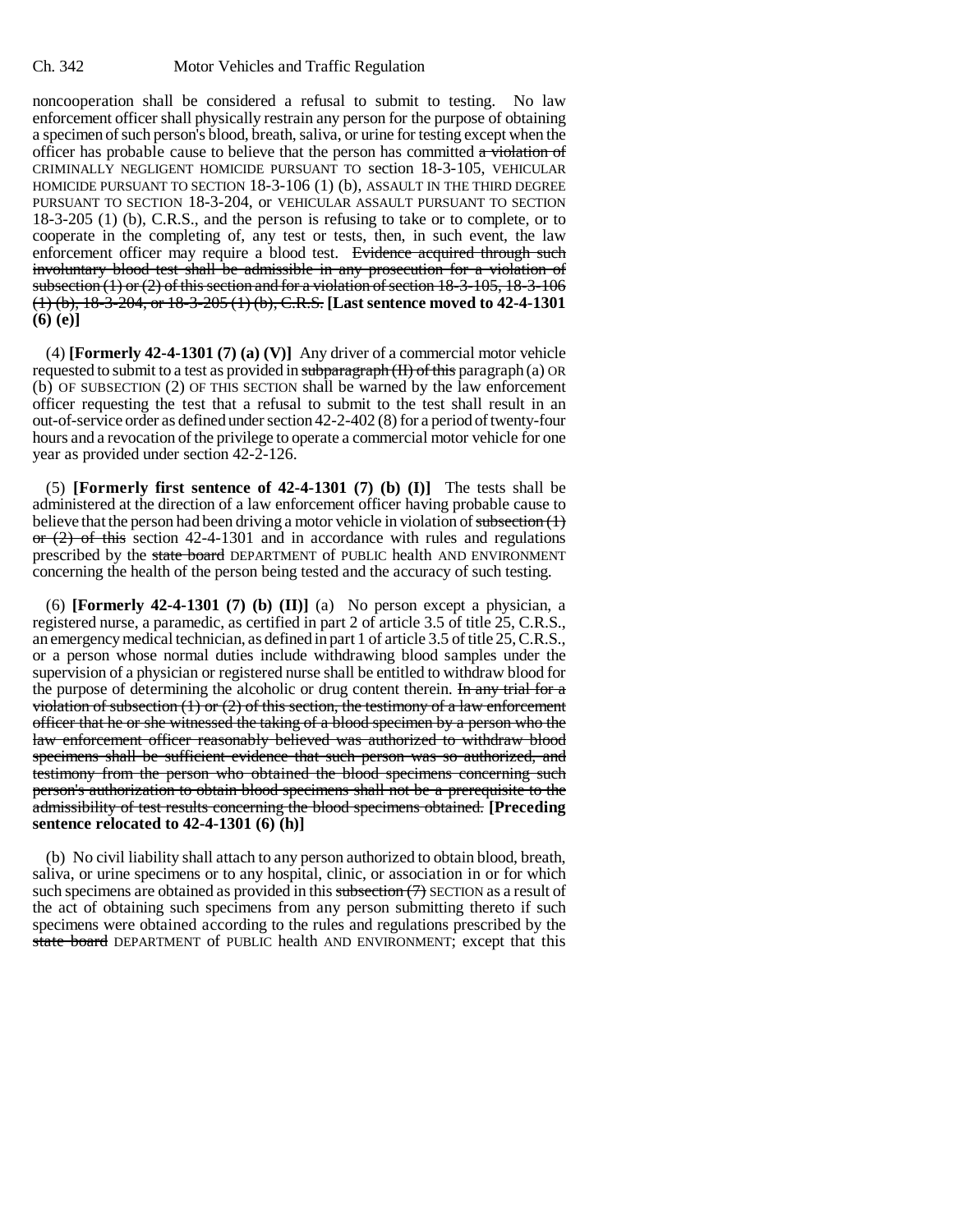provision shall not relieve any such person from liability for negligence in the obtaining of any specimen sample.

(7) **[Formerly last sentence of 42-4-1301 (6)]** The A preliminary screening test CONDUCTED BY A LAW ENFORCEMENT OFFICER PURSUANT TO SECTION 42-4-1301 (6) (i) shall not substitute for or qualify as the test or tests required by  $\frac{\partial^2 f}{\partial x \partial y}$  (a) of subsection  $(7)(2)$  of this section.

(8) **[Formerly 42-4-1301 (7) (c)]** Any person who is dead or unconscious shall be tested to determine the alcohol or drug content of the person's blood or any drug content within such person's system as provided in this subsection  $(7)$  SECTION. If a test cannot be administered to a person who is unconscious, hospitalized, or undergoing medical treatment because the test would endanger the person's life or health, the law enforcement agency shall be allowed to test any blood, urine, or saliva which THAT was obtained and not utilized by a health care provider and shall have access to that portion of the analysis and results of any tests administered by such provider which THAT shows the alcohol or drug content of the person's blood, urine, or saliva or any drug content within the person's system. Such test results shall not be considered privileged communications, and the provisions of section 13-90-107, C.R.S., relating to the physician-patient privilege shall not apply. Any person who is dead, in addition to the tests prescribed, shall also have the person's blood checked for carbon monoxide content and for the presence of drugs, as prescribed by the department of public health and environment. Such information obtained shall be made a part of the accident report.

**42-4-1301.2. Refusal of test - effect on driver's license - revocation reinstatement.** (1) **[Formerly 42-4-1301 (7) (d)]** If a person refuses to take, or to complete, or to cooperate with the completing of any test or tests as provided in this subsection  $(7)$  SECTION 42-4-1301.1, the person shall be subject to license revocation pursuant to the provisions of section 42-2-126. Such revocation shall take effect prior to and shall stay the remainder of any previous suspension, or denial in lieu of suspension, and shall not run concurrently, in whole or in part, with any previous or subsequent suspensions, revocations, or denials which THAT may be provided for by law, including any suspension, revocation, or denial which THAT results from a conviction of criminal charges arising out of the same occurrence for a violation of subsection (1) or (2) of this section 42-4-1301. The remainder of any suspension, or denial in lieu of suspension, stayed pursuant to the provisions of this paragraph (d) SUBSECTION (1) shall be reinstated following the completion of any revocation provided for in section 42-2-126. Any revocation taken under said section shall not preclude other actions which THAT the department is required to take in the administration of the provisions of this title.

(2) **[Formerly 42-4-1301 (9) (g) (III) (A)]** A person convicted of  $\alpha$  violation of paragraph (a) or (b) of subsection (1) or of paragraph (a) of subsection (2) of this section DUI, DWAI, OR DUI PER SE, which violation occurred on or after July 1, 2000, and within five years after the date of a previous violation for which there was a conviction under paragraph (a) or (b) of subsection  $(1)$  or paragraph (a) of subsection (2) of this section OF DUI, DWAI, OR DUI PER SE, shall be required to obtain a restricted license pursuant to the provisions of section 42-2-132.5 for a period of not less than one year after reinstatement.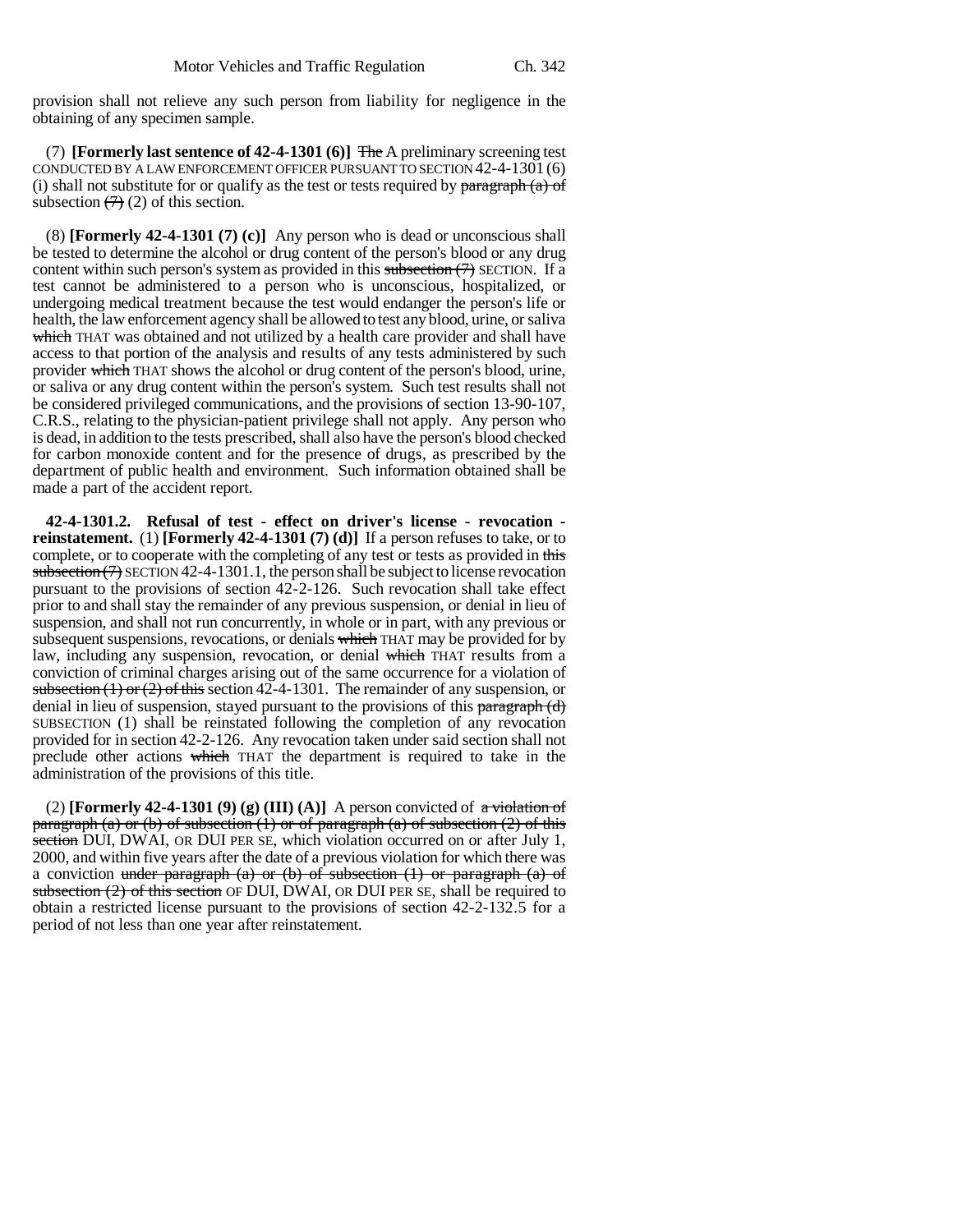**42-4-1301.3. Alcohol and drug driving safety program.** (1) **[Formerly 42-4-1301 (9) (e) (I)]** Upon conviction of a violation of subsection  $(1)$  or  $(2)$  of this section 42-4-1301, the court shall sentence the defendant in accordance with the provisions of  $\frac{\text{parameters}}{\text{parameters}}$  and  $\frac{\text{obj}}{\text{cost}}$  of this subsection  $\frac{\text{obj}}{\text{cost}}$  THIS SECTION AND OTHER APPLICABLE PROVISIONS OF THIS PART 13. The court shall consider the alcohol and drug evaluation required pursuant to subsection  $(10)$  of this section prior to sentencing; except that the court may proceed to immediate sentencing without considering such alcohol and drug evaluation if the defendant has no prior CONVICTIONS or pending charges under this section and neither the defendant nor the prosecuting attorney objects. If the court proceeds to immediate sentencing, without considering such alcohol and drug evaluation, such alcohol and drug evaluation shall be conducted after sentencing, and the court shall order the defendant to complete the education and treatment program recommended in such alcohol and drug evaluation. If the defendant disagrees with the education and treatment program recommended in such alcohol and drug evaluation, the defendant may request the court to hold a hearing to determine which education and treatment program should be completed by the defendant.

(2) (a) **[Formerly 42-4-1301 (9) (f) (I)]** (I) The sentence of any person subject to the provisions of subparagraph  $(H)$ ,  $(H)$ , or  $(W)$  of paragraph  $(a)$  or subparagraph  $(H)$ ,  $(H)$ , or  $(W)$  of paragraph (b) of this subsection  $(9)$  SECTION 42-4-1301 (7) (a)  $(II)$ ,  $(7)$  (a)  $(IV)$ ,  $(7)$  (b)  $(II)$ ,  $OR$   $(7)$  (b)  $(III)$  may be suspended to the extent provided for in said subparagraphs SECTION if THE OFFENDER:

(A) The offender Receives a presentence alcohol and drug evaluation;

(B) Based on that evaluation, satisfactorily completes an appropriate level I or level II alcohol and drug driving safety education or treatment program; and

(C) Abstains from the use of alcohol for a period of one year from the date of sentencing. Such abstinence shall be monitored by the treatment facility by the administration of disulfiram or by any other means that the director of the treatment facility deems appropriate.

(II) If, at any time during the one-year period, the offender does not satisfactorily comply with the conditions of the suspension, the sentence shall be reimposed, and the offender shall spend that portion of such offender's sentence that was suspended in the county jail.

(b) **[Formerly 42-4-1301 (9) (f) (II)]** In the case of any person who is sentenced pursuant to the provisions of subparagraph  $(I)$  of paragraph  $(a)$  or subparagraph  $(I)$ of paragraph (b) of this subsection  $\overline{9}$  SECTION 42-4-1301 (7) (a) (I) OR (7) (b) (I), the court may suspend the mandatory minimum of any sentence of imprisonment if, as a condition thereof, the offender has a presentence or postsentence alcohol and drug evaluation and satisfactorily completes and meets all financial obligations of a level I or level II program as is determined appropriate by the alcohol and drug evaluation required pursuant to subsection  $(10)$  of this section.

(3) **[Formerly 42-4-1301 (10) (a), (10) (b), and (10) (c)]** (a) The judicial department shall administer in each judicial district an alcohol and drug driving safety program that provides presentence and postsentence alcohol and drug evaluations on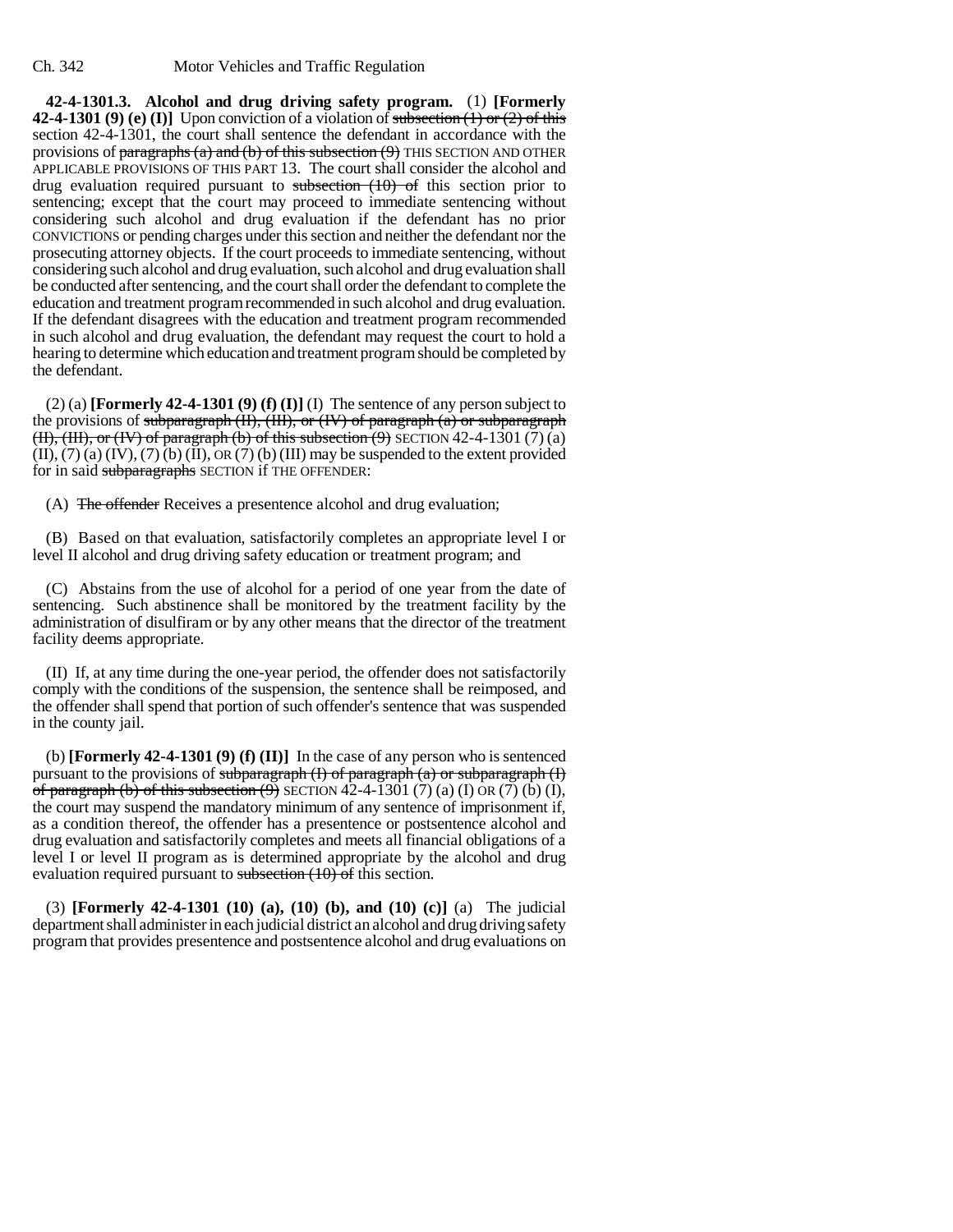all persons convicted of a violation of subsection  $(1)$  or  $(2)$  of this section 42-4-1301. The alcohol and drug driving safety program shall further provide supervision and monitoring of all such persons whose sentences or terms of probation require completion of a program of alcohol and drug driving safety education or treatment.

(b) The presentence and postsentence alcohol and drug evaluations shall be conducted by such persons determined by the judicial department to be qualified to provide evaluation and supervision services as described in paragraph (c) of this subsection  $(10)$  THIS SECTION.

(c) (I) An alcohol and drug evaluation shall be conducted on all persons convicted of a violation of subsection  $(1)$  or  $(2)$  of this section 42-4-1301, and a copy of the report of the evaluation shall be provided to such person. The report shall be made available to and shall be considered by the court prior to sentencing unless the court proceeds to immediate sentencing pursuant to the provisions of paragraph (e) of subsection  $(9)(1)$  of this section.

(II) The report shall contain the defendant's prior traffic record, characteristics and history of alcohol or drug problems, and amenability to rehabilitation. The report shall include a recommendation as to alcohol and drug driving safety education or treatment for the defendant.

(III) The alcohol evaluation shall be conducted and the report prepared by a person who is trained and knowledgeable in the diagnosis of chemical dependency. Such person's duties may also include appearing at sentencing and probation hearings as required, referring defendants to education and treatment agencies in accordance with orders of the court, monitoring defendants in education and treatment programs, notifying the probation department and the court of any defendant failing to meet the conditions of probation or referral to education or treatment, appearing at revocation hearings as required, and providing assistance in data reporting and program evaluation.

(IV) For the purpose of this subsection  $(10)$  SECTION, "alcohol and drug driving safety education or treatment" means either level I or level II education or treatment programs that are approved by the division of alcohol and drug abuse. Level I programs are to be short-term, didactic education programs. Level II programs are to be therapeutically-oriented education, long-term outpatient, and comprehensive residential programs. Any defendant sentenced to level I or level II programs shall be instructed by the court to meet all financial obligations of such programs. If such financial obligations are not met, the sentencing court shall be notified for the purpose of collection or review and further action on the defendant's sentence. Nothing in this section shall prohibit treatment agencies from applying to the state for funds to recover the costs of level II treatment for defendants determined to be indigent by the court.

(4) (a) **[Formerly 42-4-1301 (10) (d)]** There is hereby created an alcohol and drug driving safety program fund in the office of the state treasurer to the credit of which shall be deposited all moneys as directed by this paragraph (a). In addition to any fines, fees, or costs levied against a person convicted of a violation of subsection (1) or (2) of this section, the judge shall assess each such person for the cost of the presentence or postsentence alcohol and drug evaluation and supervision services.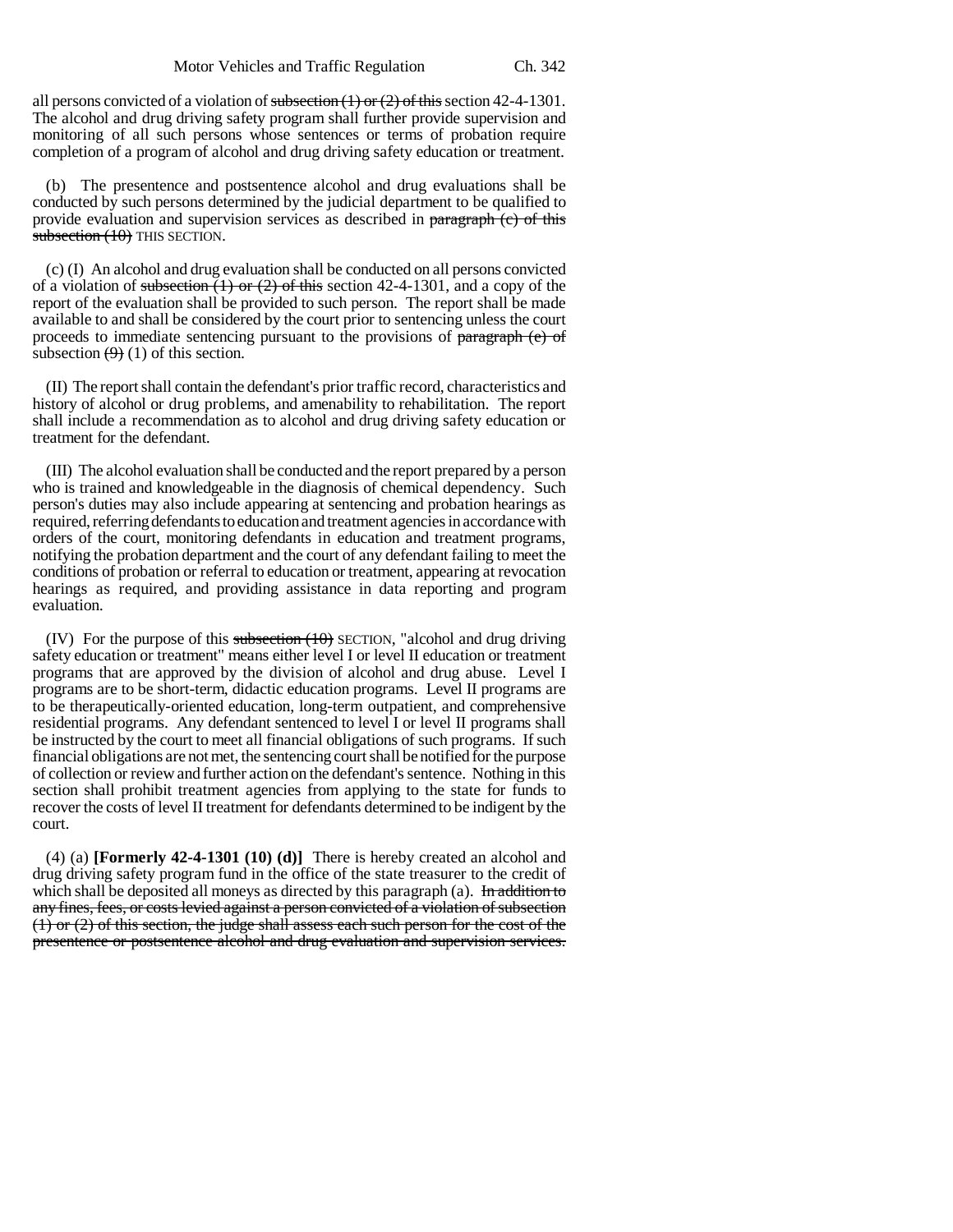The assessment in effect on July 1, 1998, shall remain in effect unless the judicial department and the division of alcohol and drug abuse have provided to the general assembly a statement of the cost of the program, including costs of administration for the past and current fiscal year to include a proposed change in the assessment. The general assembly shall then consider the proposed new assessment and approve the amount to be assessed against each person during the following fiscal year in order to ensure that the alcohol and drug driving safety program established in this subsection  $(10)$  SECTION shall be financially self-supporting. Any adjustment in the amount to be assessed shall be so noted in the appropriation to the judicial department and the division of alcohol and drug abuse as a footnote or line item related to this program in the general appropriation bill. The state auditor shall periodically audit the costs of the programs to determine that they are reasonable and that the rate charged is accurate based on these costs. Any other fines, fees, or costs levied against such person shall not be part of the program fund. The amount assessed for the alcohol and drug evaluation shall be transmitted by the court to the state treasurer to be credited to the alcohol and drug driving safety program fund. Fees charged under sections 25-1-306 (1), C.R.S., and 25-1-1102 (1), C.R.S., to approved alcohol and drug treatment facilities that provide level I and level II programs as provided in paragraph (c) of this subsection  $(10)$  SUBSECTION (3) OF THIS SECTION shall be transmitted to the state treasurer, who shall credit the fees to the alcohol and drug driving safety program fund. Upon appropriation by the general assembly, these funds shall be expended by the judicial department and the division of alcohol and drug abuse for the administration of the alcohol and drug driving safety program. In administering the alcohol and drug driving safety program, the judicial department is authorized to contract with any agency for such services as the judicial department deems necessary. Moneys deposited in the alcohol and drug driving safety program fund shall remain in said fund to be used for the purposes set forth in this subsection  $(10)$  SECTION and shall not revert or transfer to the general fund except by further act of the general assembly.

(b) **[Formerly 42-4-1301 (10) (e)]** The judicial department shall ensure that qualified personnel are placed in the judicial districts. The judicial department and the division of alcohol and drug abuse shall jointly develop and maintain criteria for evaluation techniques, treatment referral, data reporting, and program evaluation.

(c) **[Formerly 42-4-1301 (10) (f)]** The alcohol and drug driving safety program shall cooperate in providing services to a defendant who resides in a judicial district other than the one in which the arrest was made. Alcohol and drug driving safety programs may cooperate in providing services to any defendant who resides at a location closer to another judicial district's program. The requirements of this subsection (10) SECTION shall not apply to persons who are not residents of Colorado at the time of sentencing.

 $(5)$  **[Formerly 42-4-1301 (10) (g)]** The provisions of this subsection  $(10)$  SECTION are also applicable to any defendant who receives a deferred prosecution in accordance with section 16-7-401, C.R.S., or who receives a deferred sentence in accordance with section 16-7-403, C.R.S., and the completion of any stipulated alcohol evaluation, level I or level II education program, or level I or level II treatment program to be completed by the defendant shall be ordered by the court in accordance with the conditions of such deferred prosecution or deferred sentence as stipulated to by the prosecution and the defendant.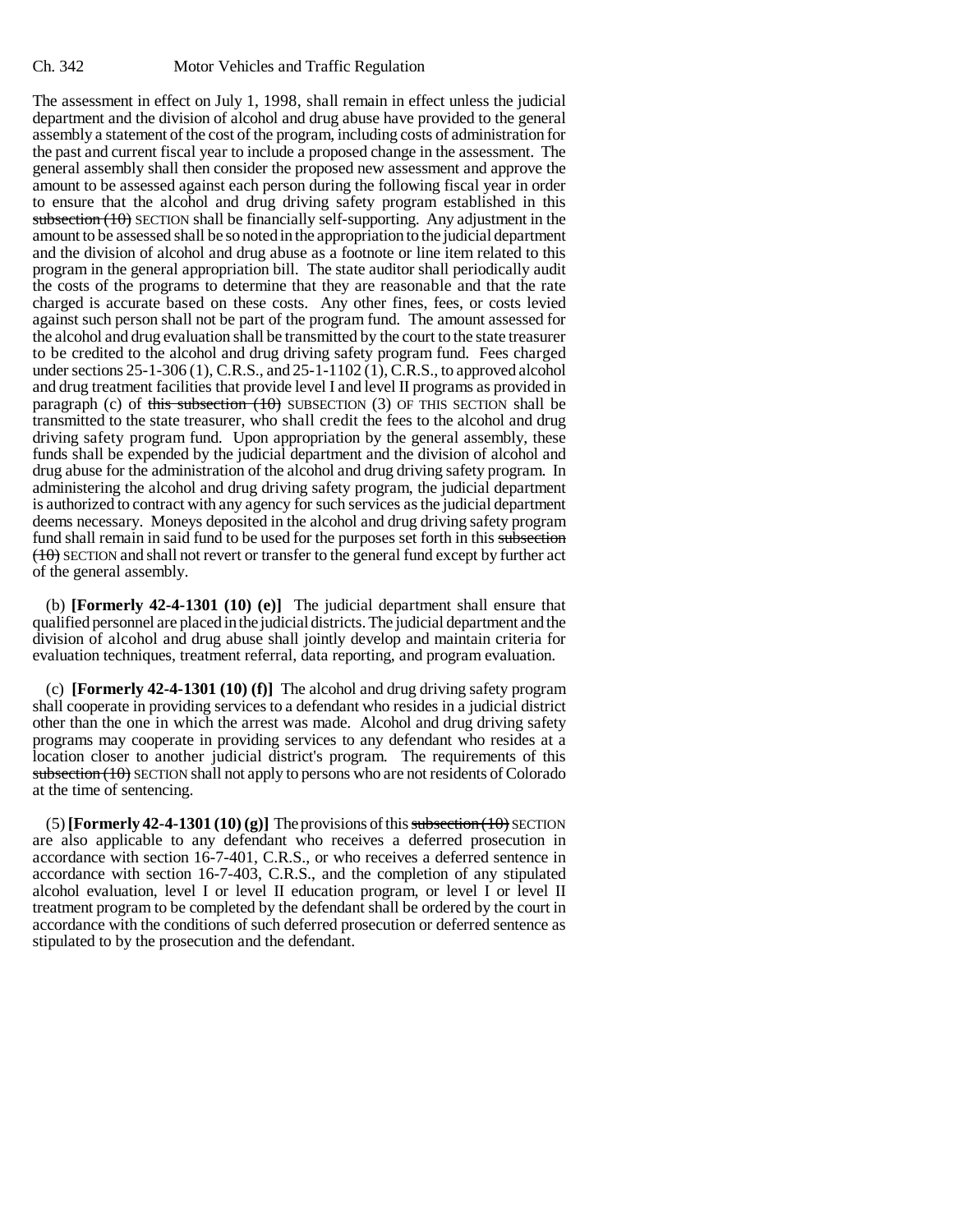**42-4-1301.4. Useful public service - definition - local programs - assessment of costs.** (1) THIS SECTION APPLIES TO ANY PERSON CONVICTED OF A VIOLATION OF SECTION 42-4-1301 AND WHO IS ORDERED TO COMPLETE USEFUL PUBLIC SERVICE.

(2) (a) **[Formerly 42-4-1301 (9) (i) (I)]** For the purposes of this subsection  $(9)$ SECTION AND SECTION 42-4-1301, "useful public service" means any work which THAT is beneficial to the public and which involves a minimum of direct supervision or other public cost. "Useful public service" does not include any work which THAT would endanger the health or safety of any person convicted of a violation of any of the offenses specified in subsection  $(1)$  or  $(2)$  of this section 42-4-1301.

(b) **[Formerly 42-4-1301 (9) (i) (II) (A)]** The sentencing court, the probation department, the county sheriff, and the board of county commissioners shall cooperate in identifying suitable work assignments. An offender sentenced to such work assignment shall complete the same within the time established by the court.

(3) **[Formerly 42-4-1301 (9) (i) (II) (B)]** There may be established in the probation department of each judicial district in the state a useful public service program under the direction of the chief probation officer. It is the purpose of the useful public service program: To identify and seek the cooperation of governmental entities and political subdivisions thereof, as well as corporations organized not for profit, for the purpose of providing useful public service jobs; to interview and assign persons who have been ordered by the court to perform useful public service to suitable useful public service jobs; and to monitor compliance or noncompliance of such persons in performing useful public service assignments within the time established by the court.

(4) (a) **[Formerly 42-4-1301 (9) (i) (II) (C)]** Any general public liability insurance policy obtained pursuant to this subsection  $(9)$  SECTION shall be in a sum of not less than the current limit on government liability under the "Colorado Governmental Immunity Act", article 10 of title 24, C.R.S.

(b) **[Formerly 42-4-1301 (9) (i) (III)]** For the purposes of the "Colorado Governmental Immunity Act", article 10 of title 24, C.R.S., "public employee" does not include any person who is sentenced pursuant to this subsection  $(9)$  SECTION 42-4-1301 to participate in any type of useful public service.

(c) **[Formerly 42-4-1301 (9) (i) (IV)]** No governmental entity shall be liable under the "Workers' Compensation Act of Colorado", articles 40 to 47 of title 8, C.R.S., or under the "Colorado Employment Security Act", articles 70 to 82 of title 8, C.R.S., for any benefits on account of any person who is sentenced pursuant to this subsection  $(9)$  SECTION 42-4-1301 to participate in any type of useful public service, but nothing in this subparagraph (IV) PARAGRAPH (c) shall prohibit a governmental entity from electing to accept the provisions of the "Workers' Compensation Act of Colorado" by purchasing and keeping in force a policy of workers' compensation insurance covering such person.

(5) **[Formerly 42-4-1301 (9) (i) (V)]** On and after July 1, 1984, IN ACCORDANCE WITH SECTION 42-4-1301 (7) (h), in addition to any other penalties prescribed in this subsection  $(9)$  PART 13, the court shall assess an amount, not to exceed sixty dollars, upon any person required to perform useful public service. Such amount shall be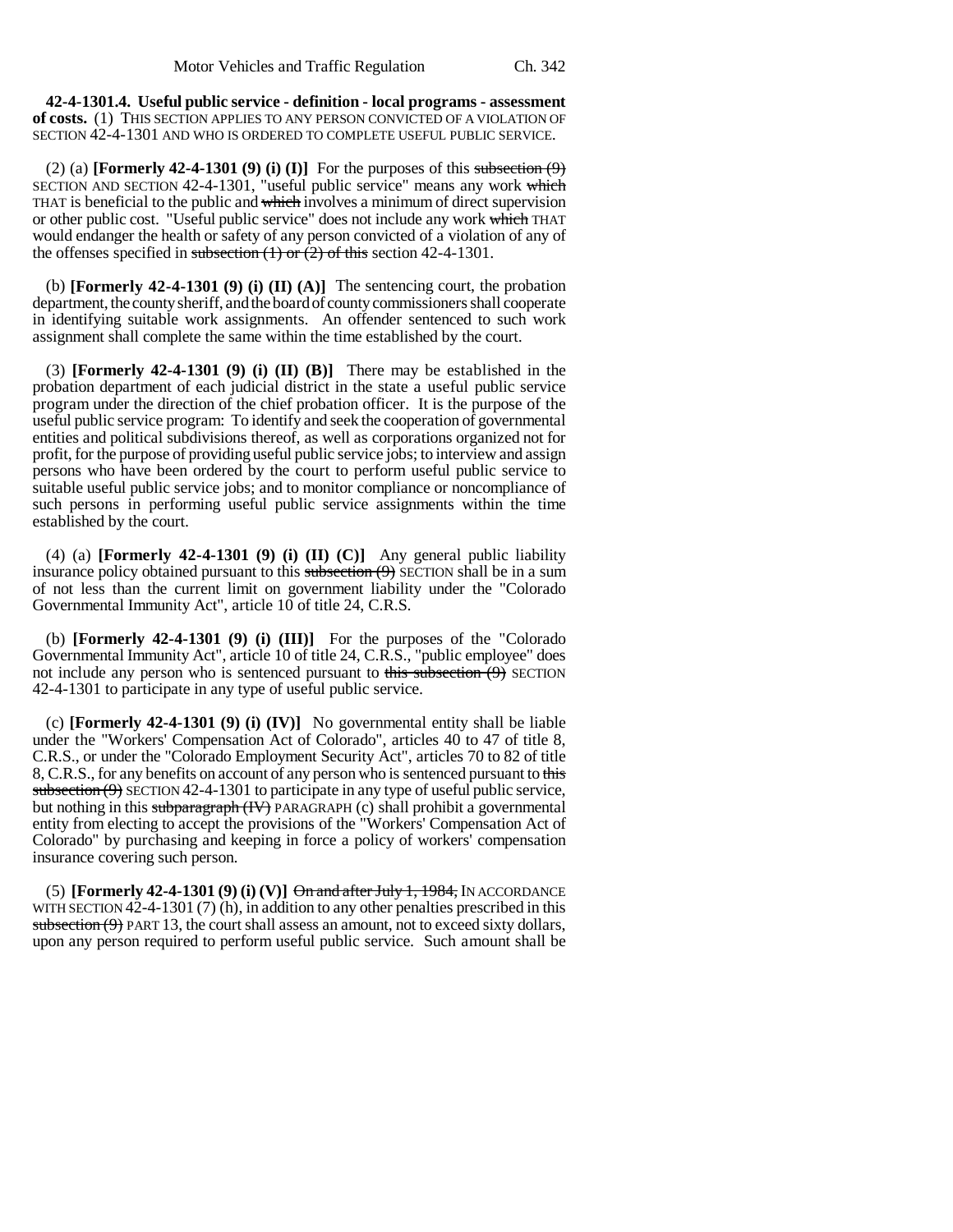used by the operating agency responsible for overseeing such person's useful public service program to pay the cost of administration of the program, a general public liability policy covering such person, and, if such person will be covered by workers' compensation insurance pursuant to subparagraph  $(W)$  of this paragraph  $(i)$  (c) OF SUBSECTION (4) OF THIS SECTION or an insurance policy providing such or similar coverage, the cost of purchasing and keeping in force such insurance coverage. Such amount shall be adjusted from time to time by the general assembly in order to insure that the useful public service program established in this subsection  $(9)$  SECTION shall be financially self-supporting. The proceeds from such amounts shall be used by the operating agency only for defraying the cost of personal services and other operating expenses related to the administration of the program and the cost of purchasing and keeping in force policies of general public liability insurance, workers' compensation insurance, or insurance providing such or similar coverage and shall not be used by the operating agency for any other purpose.

(6) **[Formerly 42-4-1301 (9) (c)]** The provisions of this subsection  $(9)$  SECTION relating to the performance of useful public service are also applicable to any defendant who receives a deferred prosecution in accordance with section 16-7-401, C.R.S., or who receives a deferred sentence in accordance with section 16-7-403, C.R.S., and the completion of any stipulated amount of useful public service hours to be completed by the defendant shall be ordered by the court in accordance with the conditions of such deferred prosecution or deferred sentence as stipulated to by the prosecution and the defendant.

**SECTION 4.** 18-3-106 (4) (g), Colorado Revised Statutes, is amended to read:

**18-3-106. Vehicular homicide.** (4) (g) Notwithstanding any provision in section  $42-4-1301$   $(7)$  42-4-1301.1, C.R.S., concerning requirements which relate to the manner in which tests are administered, the test or tests taken pursuant to the provisions of this section may be used for the purposes of driver's license revocation proceedings under section 42-2-126, C.R.S., and for the purposes of prosecutions for violations of section 42-4-1301 (1) or (2), C.R.S.

**SECTION 5.** 18-3-205 (4) (g), Colorado Revised Statutes, is amended to read:

**18-3-205. Vehicular assault.** (4) (g) Notwithstanding any provision in section 42-4-1301 (7) 42-2-1301.1, C.R.S., concerning requirements which relate to the manner in which tests are administered, the test or tests taken pursuant to the provisions of this section may be used for the purposes of driver's license revocation proceedings under section 42-2-126, C.R.S., and for the purposes of prosecutions for violations of section 42-4-1301 (1) or (2), C.R.S.

**SECTION 6.** 42-2-126 (1) (a), (2) (a) (I.7), (2) (a) (II), (2) (a) (IV), (3) (a), (5) (a), (7) (c) (II), (7) (c) (III), (9) (c) (I), and (9) (c) (III), Colorado Revised Statutes, are amended to read:

# **42-2-126. Revocation of license based on administrative determination.** (1) The purposes of this section are:

(a) To provide safety for all persons using the highways of this state by quickly revoking the driver's license of any person who has shown himself or herself to be a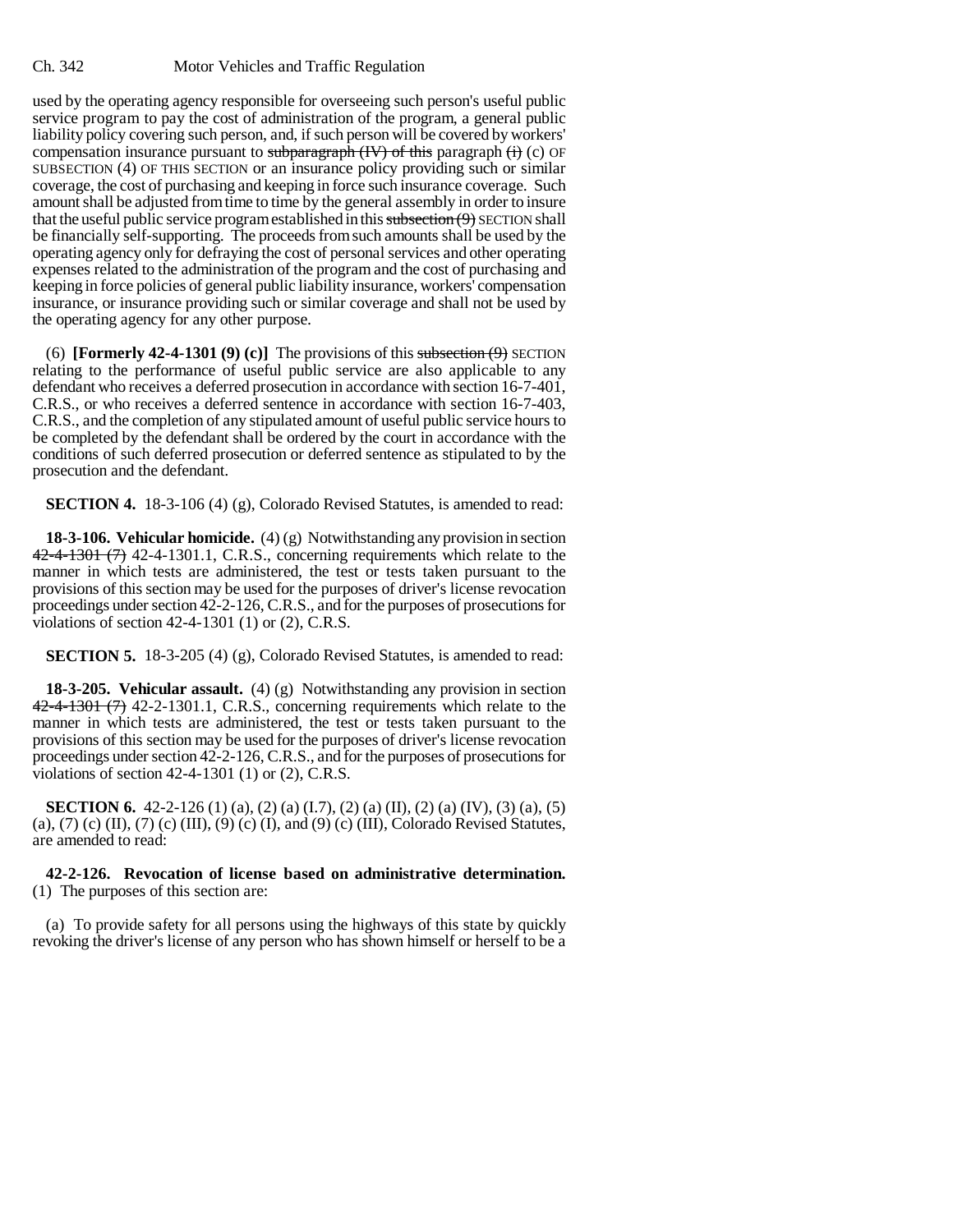safety hazard by driving with an excessive amount of alcohol in his or her body and any person who has refused to submit to an analysis as required by section 42-4-1301  $(7)$  42-4-1301.1;

(2) (a) The department shall revoke the license of any person upon its determination that the person:

(I.7) Drove a vehicle in this state when such person was under twenty-one years of age and when the amount of alcohol, as shown by analysis of the person's breath, subject to section  $42-4-1301$  (7) 42-4-1301.1, in such person's blood was at least 0.02 but not in excess of 0.05 grams of alcohol per one hundred milliliters of blood at the time of driving or within two hours after driving. If the preponderance of the evidence establishes that such person consumed alcohol between the time that the person stopped driving and the time of testing, the preponderance of the evidence must also establish that the minimum 0.02 breath alcohol content was reached as a result of alcohol consumed before the person stopped driving.

(II) Refused to take or to complete, or to cooperate in the completing of, any test or tests of the person's blood, breath, saliva, or urine as required by section  $42-4-1301$  (7) 42-4-1301.1 (2), 18-3-106 (4), or 18-3-205 (4), C.R.S. If a law enforcement officer requests a test under the provisions of section  $42-4-1301(7)(a)$ (II), the person must cooperate with the request such that the sample of blood or breath can be obtained within two hours of the person's driving. **[Last sentence relocated to 42-4-1301.1 (2) (a) (II) and (2) (b) (II)]**

(IV) Drove a commercial motor vehicle in this state when such person was under twenty-one years of age and when the amount of alcohol in such person's blood, as shown by analysis of such person's breath, subject to section  $42-4-1301$  (7) 42-4-1301.1, was at least 0.02 but less than 0.04 grams of alcohol per two hundred ten liters of breath at the time of driving or any time thereafter.

(3) (a) Whenever a law enforcement officer has probable cause to believe that a person has violated section 42-4-1301 (2) or whenever a person refuses to take or to complete, or to cooperate with the completing of any test or tests of such person's blood, breath, saliva, or urine as required by section  $42-4-1301$  (7) 42-4-1301.1, the law enforcement officer having such probable cause or requesting such test or tests shall forward to the department an affidavit containing information relevant to legal issues and facts which must be considered by the department to legally determine if a person's driving privilege should be revoked as provided in subsection (2) of this section. The executive director of the department shall specify to law enforcement agencies the form of the affidavit, the types of information needed in the affidavit, and any additional documents or copies of documents needed by the department to make its determination in addition to the affidavit. The affidavit shall be dated, signed, and sworn to by the law enforcement officer under penalty of perjury, but need not be notarized or sworn to before any other person.

(5) (a) (I) Whenever a law enforcement officer requests a person to take any test or tests as required by section  $42-4-1301$  (7) 42-4-1301.1 and such person refuses to take or to complete or to cooperate in the completing of such test or tests or whenever such test results are available to the law enforcement officer and such tests show an alcohol concentration of 0.10 or more grams of alcohol per one hundred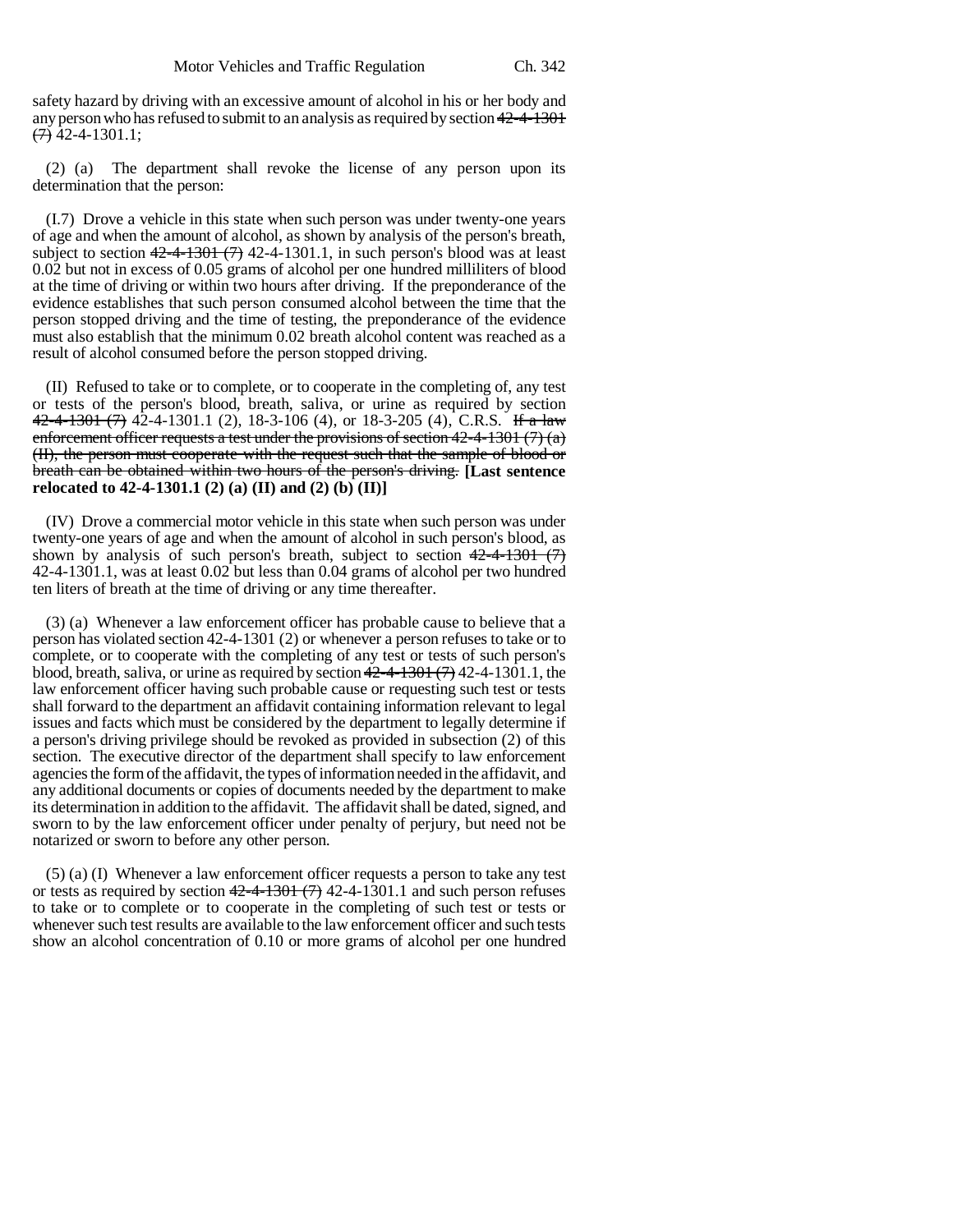milliliters of blood as shown by analysis of such person's blood or 0.10 or more grams of alcohol per two hundred ten liters of breath as shown by analysis of such person's breath if the person is twenty-one years of age or older or, subject to section  $42-4-1301$  (7) 42-4-1301.1, at least 0.02 but not in excess of 0.05 grams of alcohol per two hundred ten liters of breath as shown by analysis of such person's breath if the person is under twenty-one years of age and when the person who is tested or who refuses to take or to complete or to cooperate in the completing of any test or tests is still available to the law enforcement officer, the officer, acting on behalf of the department, shall serve the notice of revocation personally on such person.

(II) Whenever a law enforcement officer requests a person who is under twenty-one years of age to take any test or tests as required by section  $42-4-1301(7)$ 42-4-1301.1 and such person refuses to take or to complete or to cooperate in the completing of such test or tests or whenever such test results are available to the law enforcement officer and such tests show an alcohol concentration in excess of 0.05 grams of alcohol per one hundred milliliters of blood as shown by analysis of such person's blood or in excess of 0.05 grams of alcohol per two hundred ten liters of breath as shown by analysis of such person's breath and when the person who is tested or who refuses to take or to complete or to cooperate in the completing of any test or tests is still available to the law enforcement officer, the officer, acting on behalf of the department, shall serve the notice of revocation personally on such person.

(7) (c) (II) If the person was determined to be in violation of subparagraph (I) of paragraph (a) of subsection (2) of this section and the person had a blood alcohol level, as shown by analysis of such person's blood or breath, that was 0.20 or more grams of alcohol per one hundred milliliters of blood or 0.20 or more grams of alcohol per two hundred ten liters of breath at the time of driving or within two hours after driving; or if the person's driving record otherwise indicates a designation as a persistent drunk driver as defined in section 42-1-102 (68.5), the department shall require such person to complete a level II alcohol and drug education and treatment program certified by the division of alcohol and drug abuse pursuant to section  $42-4-1301(10)$  42-4-1301.3 before driving privileges may be restored.

(III) If the total period of license restraint under this paragraph (c) is not sufficient to allow for the completion of level II alcohol and drug education and treatment, or the documentation of completion of such education and treatment is incomplete at the time of reinstatement, proof of current enrollment in a level II alcohol and drug education and treatment program certified by the division of alcohol and drug abuse pursuant to section  $42\overline{-4}$  $\overline{+1301}$   $(10)$  42-4 $\overline{-1301}$ .3, on a form approved by the department shall be filed with the department.

(9) (c) (I) Where a license is revoked under subparagraph  $(I)$ ,  $(I.5)$ , or  $(I.7)$  of paragraph (a) of subsection (2) of this section, the sole issue at the hearing shall be whether, by a preponderance of the evidence, the person drove a vehicle in this state when the amount of alcohol, as shown by analysis of the person's blood or breath, in such person's blood was 0.10 or more grams of alcohol per one hundred milliliters of blood or 0.10 or more grams of alcohol per two hundred ten liters of breath at the time of driving or within two hours after driving if the person was twenty-one years of age or older at the time of driving the vehicle or, subject to section  $42-4-1301$  (7) 42-4-1301.1, at least 0.02 but not in excess of 0.05 grams of alcohol per two hundred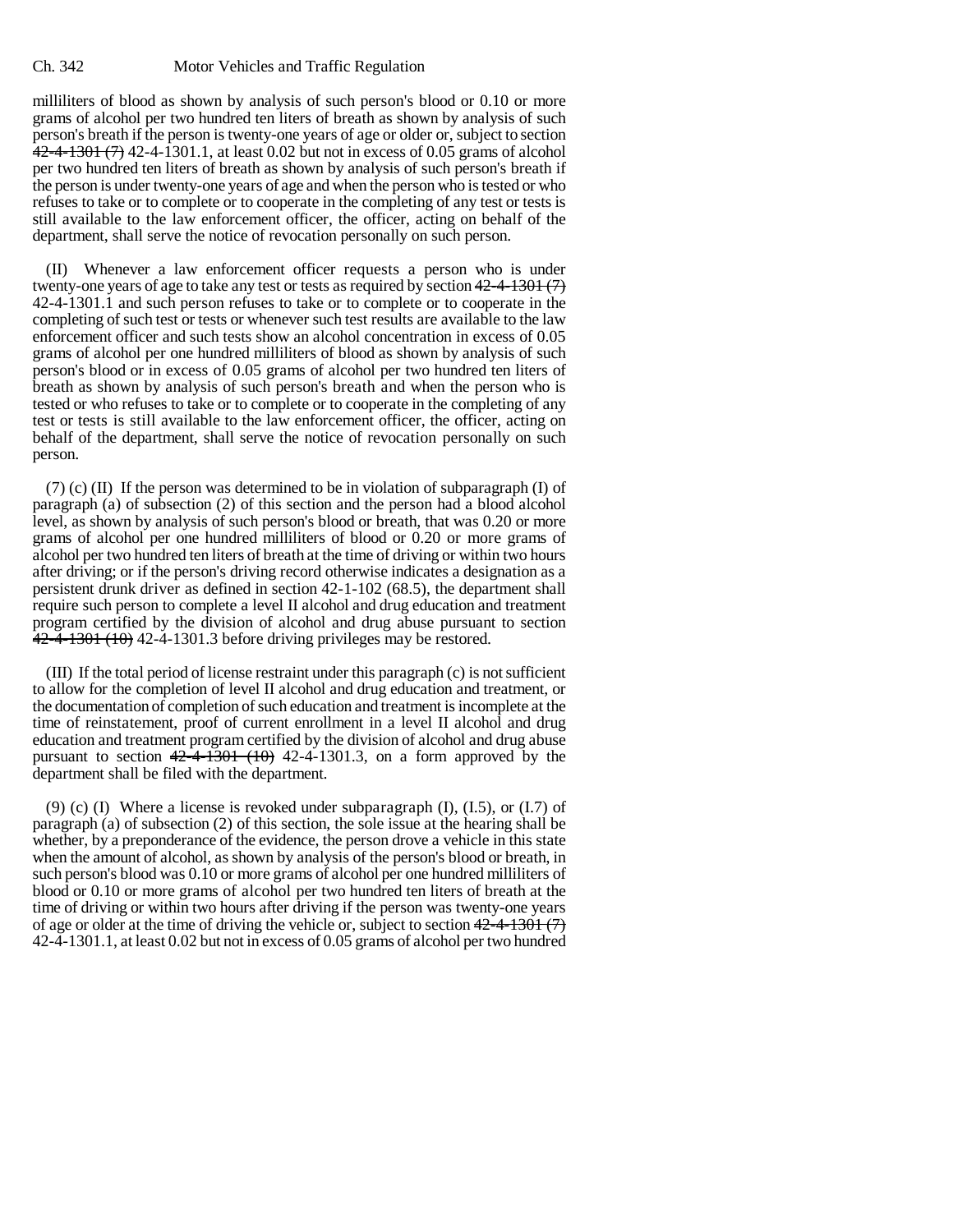ten liters of breath at the time of driving or within two hours after driving if the person was under twenty-one years of age at the time of driving the vehicle, or in excess of 0.05 grams of alcohol per one hundred milliliters of blood or in excess of 0.05 grams of alcohol per two hundred ten liters of breath at the time of driving or within two hours after driving if the person was under twenty-one years of age at the time of driving the vehicle. If the preponderance of the evidence establishes that such person consumed alcohol between the time that the person stopped driving and the time that testing occurred, the preponderance of the evidence must also establish that the minimum 0.10 blood or breath alcohol content required in subparagraph (I) of paragraph (a) of subsection (2) of this section, the minimum 0.05 blood or breath alcohol content required in subparagraph (I.5) of paragraph (a) of subsection (2) of this section, or the minimum 0.02 breath alcohol content required in subparagraph (I.7) of paragraph (a) of subsection (2) of this section was reached as a result of alcohol consumed before the person stopped driving; or, where a license is revoked under subparagraph (II) of paragraph (a) of subsection (2) of this section, whether the person refused to take or to complete or to cooperate in the completing of any test or tests of the person's blood, breath, saliva, or urine as required by section 42-4-1301  $(7)$  42-4-1301.1. If the presiding hearing officer finds the affirmative of the issue, the revocation order shall be sustained. If the presiding hearing officer finds the negative of the issue, the revocation order shall be rescinded.

(III) Where a license is revoked under subparagraph (III) or subparagraph (IV) of paragraph (a) of subsection (2) of this section, the sole issue at the hearing shall be whether, by a preponderance of the evidence, the person drove a commercial motor vehicle in this state when the amount of alcohol, as shown by analysis of the person's blood or breath, in such person's blood was 0.04 or more grams of alcohol per one hundred milliliters of blood or 0.04 or more grams of alcohol per two hundred ten liters of breath at the time of driving or anytime thereafter for a person twenty-one years of age or older or, subject to section  $42-4-1301$   $(7)$  42-4-1301.1, 0.02 but less than 0.04 grams of alcohol per two hundred ten liters of breath at the time of driving or anytime thereafter for a person under twenty-one years of age, or 0.04 or more grams of alcohol per one hundred milliliters of blood or 0.04 or more grams of alcohol per two hundred ten liters of breath at the time of driving or anytime thereafter for a person under twenty-one years of age, if the preponderance of the evidence establishes that such person did not consume any alcohol between the time of driving and the time of testing. If the presiding hearing officer finds the affirmative of the issue, the revocation order shall be sustained. If the presiding hearing officer finds the negative of the issue, the revocation order shall be rescinded.

**SECTION 7.** 42-2-132.5 (1) (a), Colorado Revised Statutes, is amended to read:

**42-2-132.5. Mandatory and voluntary restricted licenses following alcohol conviction - repeal.** (1) The following persons shall be required to hold a restricted license pursuant to this section for at least one year prior to being eligible to obtain any other driver's license issued under this article:

(a) Any person who has been convicted on two or more occasions of an offense under section  $42-4-1301$  (1) (a) or (2) (a) DUI OR DUI PER SE, AS DEFINED IN SECTION 42-4-1300.3, which offenses were committed within a period of five years and one of the offenses occurred on or after July 1, 1999, and on or before June 30, 2000;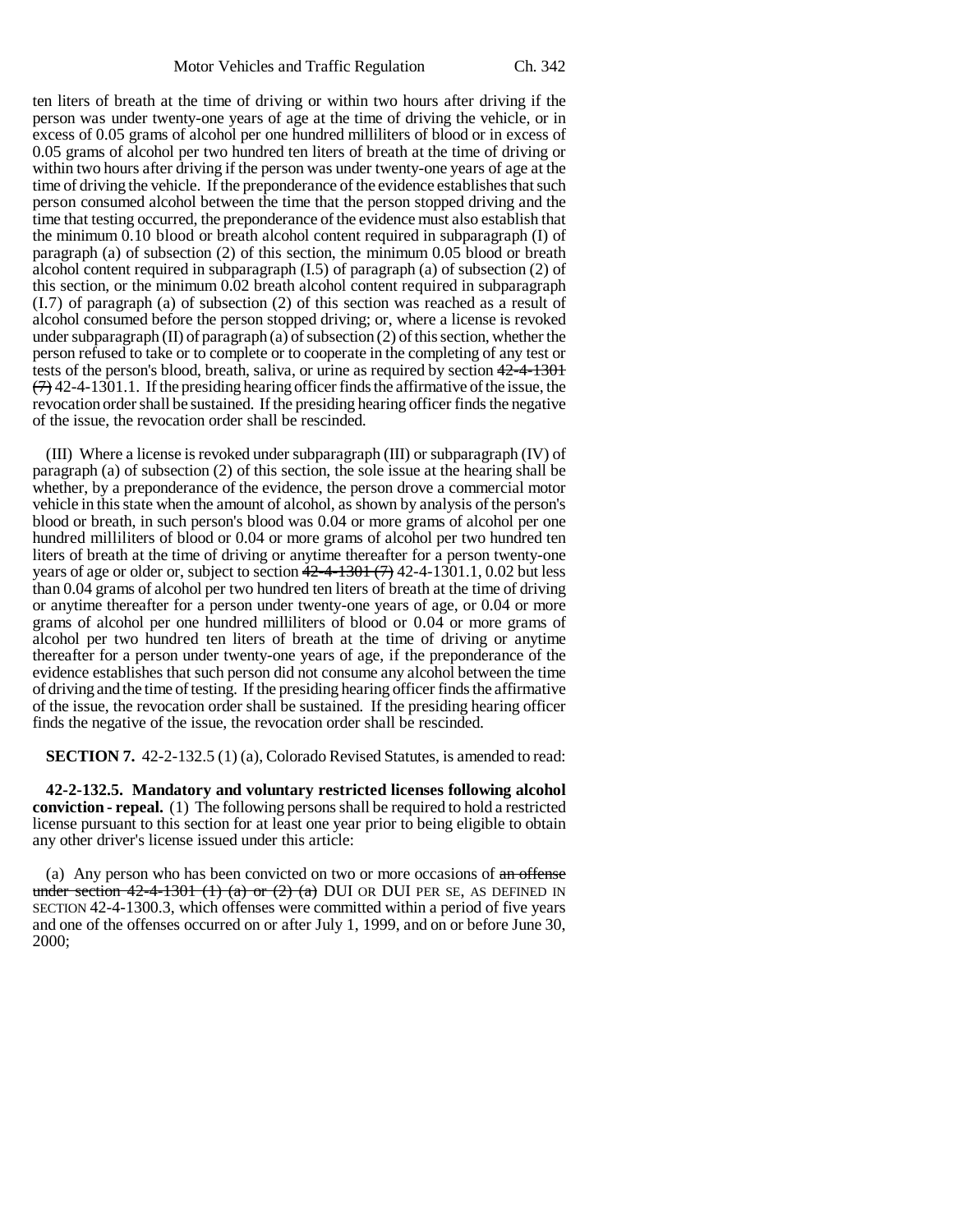Ch. 342 Motor Vehicles and Traffic Regulation

**SECTION 8.** 16-11-501 (2) (j), Colorado Revised Statutes, is amended to read:

**16-11-501. Judgment for costs and fines.** (2) The costs assessed pursuant to subsection (1) of this section or section 16-18-101 may include:

(j) On proper motion of the prosecuting attorney and at the discretion of the court, any other reasonable and necessary costs incurred by the prosecuting attorney or law enforcement agency which THAT are directly the result of the prosecution of the defendant, including the costs resulting from the collection and analysis of any chemical test upon the defendant pursuant to section 42-4-1301 42-4-1301.1, C.R.S., which costs shall be reimbursed by the defendant directly to the law enforcement agency which THAT performed such chemical tests;

**SECTION 9.** 16-11.5-103 (2), Colorado Revised Statutes, is amended to read:

**16-11.5-103. Substance abuse assessment required - convicted felons controlled substance offenders.** (2) Each person convicted of a misdemeanor or petty offense pursuant to article 18 of title 18, C.R.S., committed on or after July 1, 1992, shall be required to submit to an alcohol and drug evaluation pursuant to section  $42-4-1301$  42-4-1301.3, C.R.S. The court shall order such person to comply with the recommendations of such evaluation. If such person is sentenced to probation, such person shall be ordered to comply with the recommendations as a condition of probation at such person's own expense, unless such person is indigent. If such person is not sentenced to probation, such person shall be ordered to comply with the recommendations as a part of the sentence imposed at such person's own expense, unless such person is indigent.

**SECTION 10.** 24-1-120 (6) (d), Colorado Revised Statutes, is amended to read:

**24-1-120. Department of human services - creation.** (6) The department shall consist of the following divisions:

(d) The division of alcohol and drug abuse, created pursuant to part 1 of article 1 of title 25, C.R.S. The division of alcohol and drug abuse and its powers, duties, and functions, including the powers, duties, and functions relating to the alcohol and drug driving safety program specified in section  $42-4-1301$  (10)  $\overline{42}$ -4-1301.3, C.R.S., are transferred by a **type 2** transfer to the department of human services.

**SECTION 11.** 25-1-306 (1), Colorado Revised Statutes, is amended to read:

**25-1-306. Standards for public and private treatment facilities - fees enforcement procedures - penalties.** (1) In accordance with the provisions of this part 3, the division shall establish standards for approved treatment facilities that receive state funds. Such standards must be met for a treatment facility to be approved as a public or private treatment facility. The division shall fix the fees to be charged for the required inspections. The fees that are charged to approved treatment facilities that provide level I and level II programs as provided in section  $42-4-1301$  (10) (c) 42-4-1301.3 (3) (c), C.R.S., shall be transmitted to the state treasurer, who shall credit the fees to the alcohol and drug driving safety program fund created in section  $42-4-1301 \cdot (10) \cdot (d)$  42-4-1301.3 (4) (a), C.R.S. The standards may concern only the health standards to be met and standards of treatment to be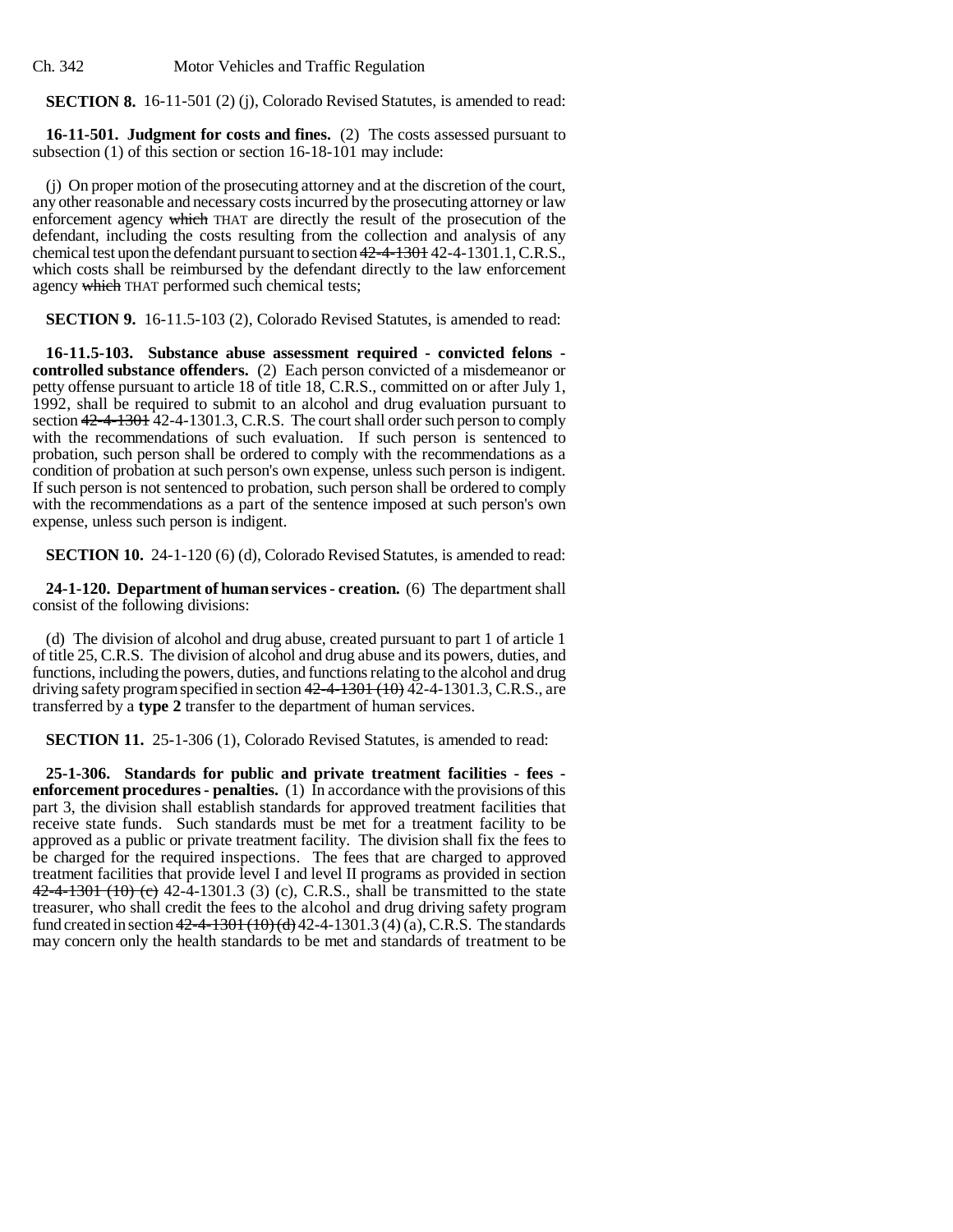afforded patients and shall reflect the success criteria established by the general assembly.

**SECTION 12.** 25-1-1102 (1), Colorado Revised Statutes, is amended to read:

**25-1-1102. Standards for public and private treatment facilities - fees enforcement procedures - penalties.** (1) In accordance with the provisions of this part 11, the division shall establish standards for approved treatment facilities that receive state funds. Such standards must be met for a treatment facility to be approved as a public or private treatment facility. The division shall fix the fees to be charged for the required inspections. The fees that are charged to approved treatment facilities that provide level I and level II programs as provided in section  $42-4-1301$  (10) (c)  $42-4-1301.3$  (3) (c), C.R.S., shall be transmitted to the state treasurer, who shall credit the fees to the alcohol and drug driving safety program fund created in section  $42-4-1301(10)$  (d) 42-4-1301.3 (4) (a), C.R.S. The standards may concern only the health standards to be met and standards of treatment to be afforded patients and shall reflect the success criteria established by the general assembly.

**SECTION 13.** 33-13-108.1 (12) (e) and (12) (f), Colorado Revised Statutes, are amended to read:

**33-13-108.1. Operating a motorboat or sailboat while under the influence.** (12) (e) For the purposes of this subsection (12), "useful public service" shall have the same meaning as that set forth in section  $42-4-1301$  (9) (i) 42-4-1301.4 (2) (a), C.R.S., and the useful public service program authorized therein shall be utilized for the purposes of this subsection (12). An offender sentenced to such useful public service program or to such work assignments shall complete the same within the time established by the court. In addition to any other penalties, fines, fees, or costs prescribed in this section, the court shall assess an amount not to exceed the amount established in section  $42-4-1301$  (9) (i) 42-4-1301.4, C.R.S., upon any person required to perform useful public service. Such amount shall be used only to pay for the costs authorized in section  $42-4-1301 (9)$  (i) 42-4-1301.4, C.R.S.

(f) For the purposes of this subsection (12), "alcohol and drug driving safety education or treatment" shall have the same meaning as that set forth in section  $42-4-1301$  (10) 42-4-1301.3 (3) (c) (IV), C.R.S., and the alcohol and drug driving safety program and the presentence alcohol and drug evaluations authorized therein shall be utilized for the purposes of this subsection (12). The presentence alcohol and drug evaluation shall be conducted on all persons convicted of a violation of subsection (1) of this section; except that this requirement shall not apply to persons who are not residents of Colorado at the time of sentencing. Any defendant sentenced to level I or level II education or treatment programs shall be instructed by the court to meet all financial obligations of such programs. If such financial obligations are not met, the sentencing court shall be notified for the purpose of collection or review and further action on the defendant's sentence. In addition to any other penalties, fines, fees, or costs prescribed in this section, the court shall assess an amount, not to exceed the amount established in section  $42-4-1301$   $(10)$  42-4-1301.3, C.R.S., upon any person convicted of a violation of subsection (1) of this section. Such amount shall be used only to pay for the costs authorized in section  $42-4-1301$  (10) 42-4-1301.3, C.R.S. The court shall consider the alcohol and drug evaluation prior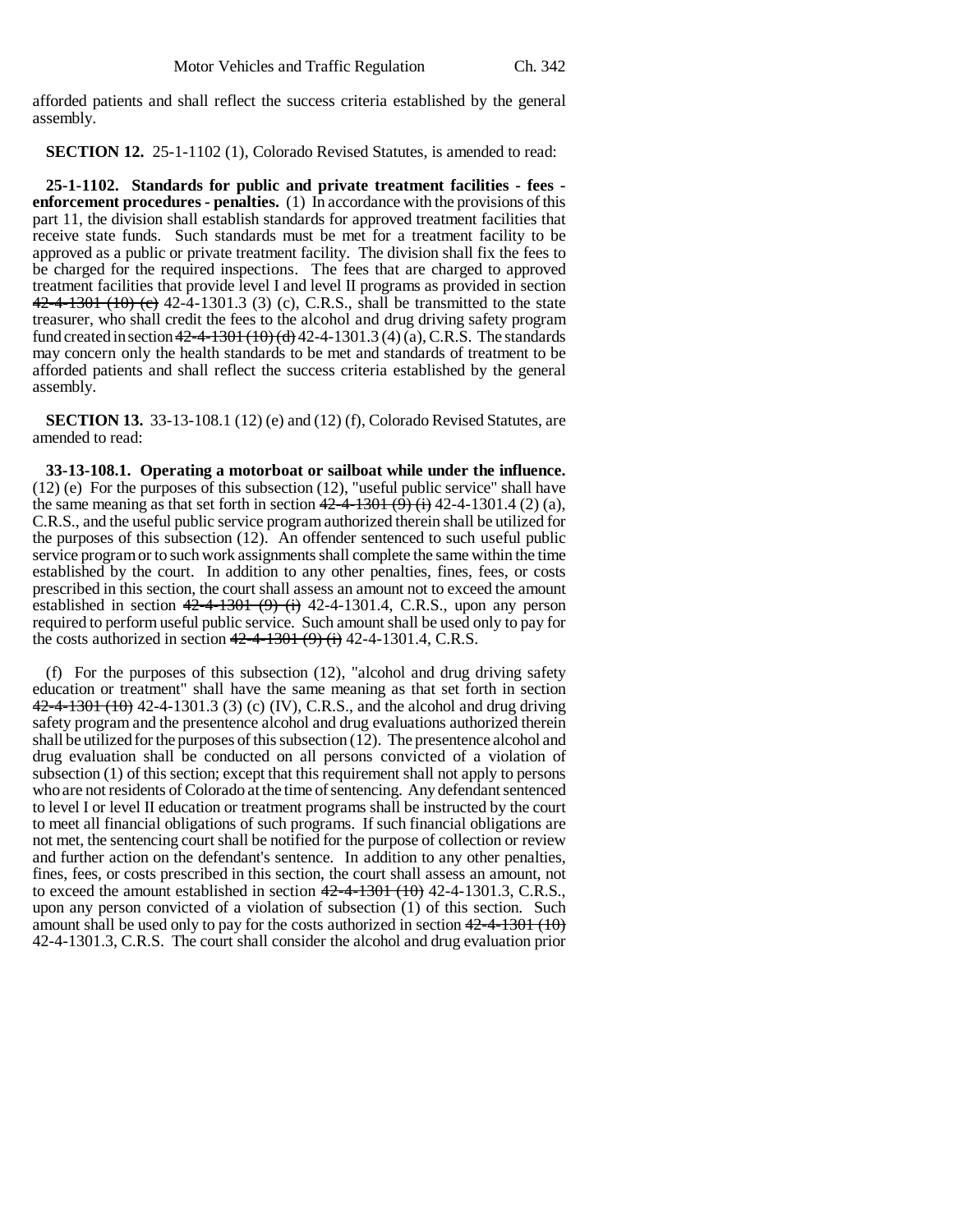### Ch. 342 Motor Vehicles and Traffic Regulation

to sentencing. The provisions of this paragraph (f) are also applicable to any defendant who receives a deferred prosecution in accordance with section 16-7-401, C.R.S., or who receives a deferred sentence in accordance with section 16-7-403, C.R.S.

**SECTION 14.** 41-2-102 (7) (h) and (8), Colorado Revised Statutes, are amended to read:

**41-2-102. Operating an aircraft under the influence - operating an aircraft with excessive alcoholic content - tests - penalties - useful public service program.** (7) (h) The provisions of section  $42\overline{-4}$ -1301 (9) (i) 42-4-1301.4, C.R.S., shall apply to this article.

(8) The division of alcohol and drug abuse in the department of human services shall provide presentence alcohol and drug evaluations on all persons convicted of a violation of subsection (1) or (2) of this section, in the same manner as described in section 42-4-1301 (10) 42-4-1301.3, C.R.S.

**SECTION 15.** 42-1-217 (1) (c), Colorado Revised Statutes, is amended to read:

**42-1-217. Disposition of fines and surcharges.** (1) All judges, clerks of a court of record, or other officers imposing or receiving fines, penalties, or forfeitures, except those moneys received pursuant to sections 42-4-313 (3), 42-4-413, 42-4-1701 (5) (a), 42-8-105, and 42-8-106, collected pursuant to or as a result of a conviction of any persons for a violation of any of the provisions of articles 1 to 4 (except part 3 of article 2) of this title, shall transmit, within ten days from the date of receipt of any such fine, penalty, or forfeiture, all such moneys so collected in the following manner:

(c) Any other provision of law notwithstanding, all moneys collected pursuant to section  $42-4-1301+1301+301+3$  shall be transmitted to the state treasurer to be credited to the account of the alcohol and drug driving safety program fund.

**SECTION 16.** 42-2-122 (1) (i), Colorado Revised Statutes, is amended to read:

**42-2-122. Department may cancel license - limited license for physical or mental limitations.** (1) The department has the authority to cancel, deny, or deny the reissuance of any driver's or minor driver's license upon determining that the licensee was not entitled to the issuance thereof for any of the following reasons:

(i) Failure of the person to complete a level II alcohol and drug education and treatment program certified by the division of alcohol and drug abuse pursuant to section  $42-4-1301$   $(10)$  42-4-1301.3, as required by section 42-2-126 (7) or 42-2-132 (2) (a) (II). Such failure shall be documented pursuant to section 42-2-144.

**SECTION 17.** 42-2-125 (1) (i), Colorado Revised Statutes, is amended to read:

**42-2-125. Mandatory revocation of license and permit.** (1) The department shall immediately revoke the license or permit of any driver or minor driver upon receiving a record showing that such driver has: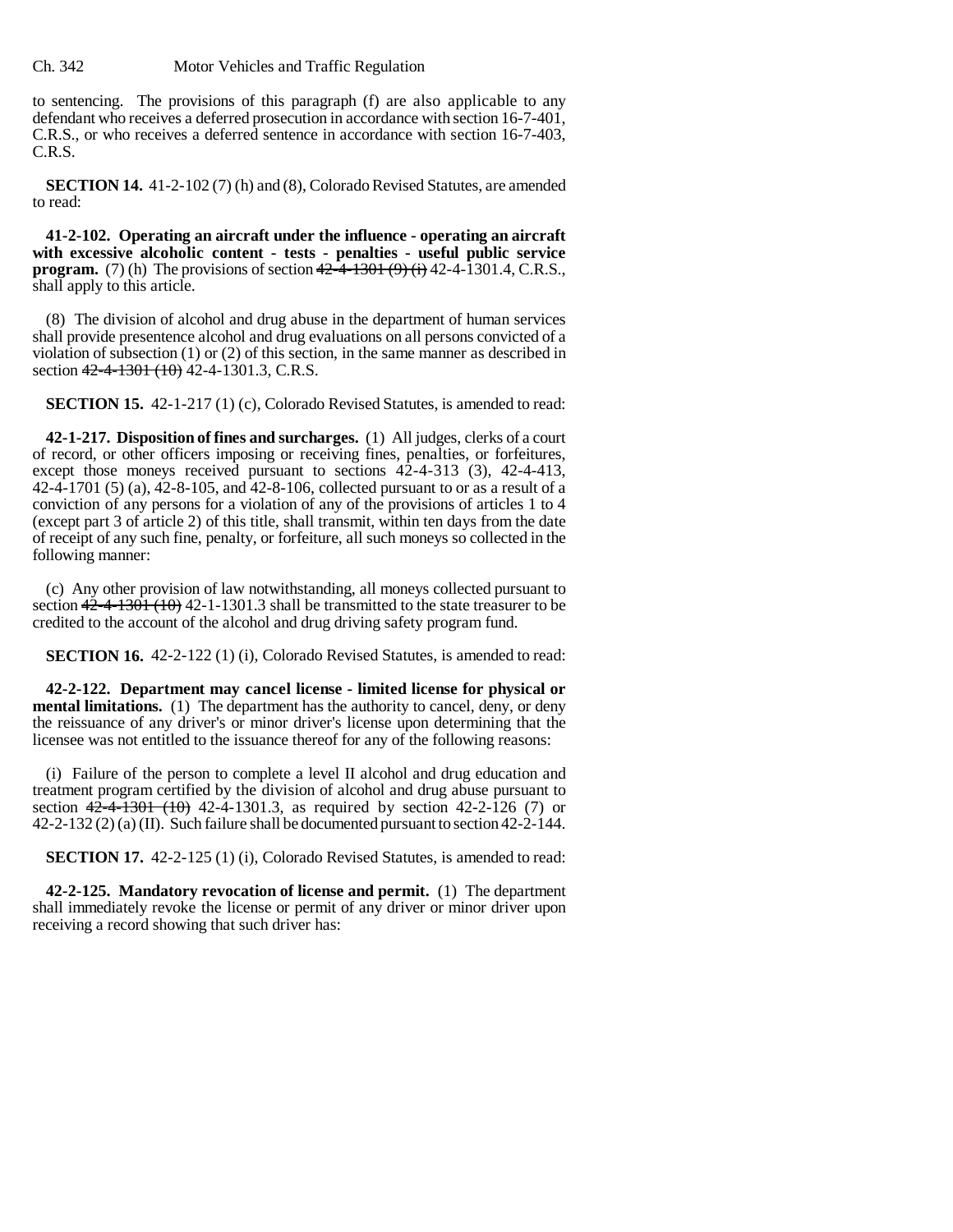(i) Been convicted of any offense provided for in section  $42-4-1301$  (1) or (2) (a) and has two previous convictions of any of such offenses. The license of any driver shall be revoked for an indefinite period and shall only be reissued upon proof to the department that said driver has completed a level II alcohol and drug education and treatment program certified by the division of alcohol and drug abuse pursuant to section  $42-4-1301(10)$  42-4-1301.3 and that said driver has demonstrated knowledge of the laws and driving ability through the regular motor vehicle testing process. In no event shall such license be reissued in less than two years.

**SECTION 18.** 42-2-132 (2) (a) (II) and (2) (a) (III), Colorado Revised Statutes, are amended to read:

**42-2-132. Period of suspension or revocation.** (2) (a) (II) (A) Following the period of revocation set forth in this subsection (2), the department shall not issue a new license unless and until it is satisfied that such person has demonstrated knowledge of the laws and driving ability through the appropriate motor vehicle testing process and that such person whose license was revoked pursuant to section 42-2-125 for an alcohol- or drug-related driving offense has completed not less than a level II alcohol and drug education and treatment program certified by the division of alcohol and drug abuse pursuant to section  $42-4-1301$  (10) 42-4-1301.3.

(B) If the person was determined to be in violation of section 42-2-126 (2) (a) (I) and the person had a blood alcohol level, as shown by analysis of such person's blood or breath, that was 0.20 or more grams of alcohol per one hundred milliliters of blood or 0.20 or more grams of alcohol per two hundred ten liters of breath at the time of driving or within two hours after driving; or if the person's driving record otherwise indicates a designation as a persistent drunk driver as defined in section 42-1-102 (68.5), the department shall require such person to complete a level II alcohol and drug education and treatment program certified by the division of alcohol and drug abuse pursuant to section  $42-4-1301$  (10) 42-4-1301.3.

(C) If the total period of license restraint under this subparagraph (II) is not sufficient to allow for the completion of level II alcohol and drug education and treatment, or the documentation of completion of such education and treatment is incomplete at the time of reinstatement, proof of current enrollment in a level II alcohol and drug education and treatment program certified by the division of alcohol and drug abuse pursuant to section  $42-4-1301$  ( $10$ ) 42-4-1301.3, on a form approved by the department shall be filed with the department.

(III) In the case of a minor driver or a provisional driver whose license has been revoked as a result of one conviction for any offense provided for in section 42-4-1301 (1) or (2), the minor driver or provisional driver, unless otherwise required after an evaluation made by an alcohol and drug evaluation specialist certified by the division of alcohol and drug abuse, must complete a level I alcohol and drug education program certified by the division of alcohol and drug abuse pursuant to section  $42-4-1301$   $(10)$  42-4-1301.3.

**SECTION 19.** 42-2-144 (1), Colorado Revised Statutes, is amended to read:

**42-2-144. Reporting by certified level II alcohol and drug education and treatment providers - notice of administrative remedies against a driver's**